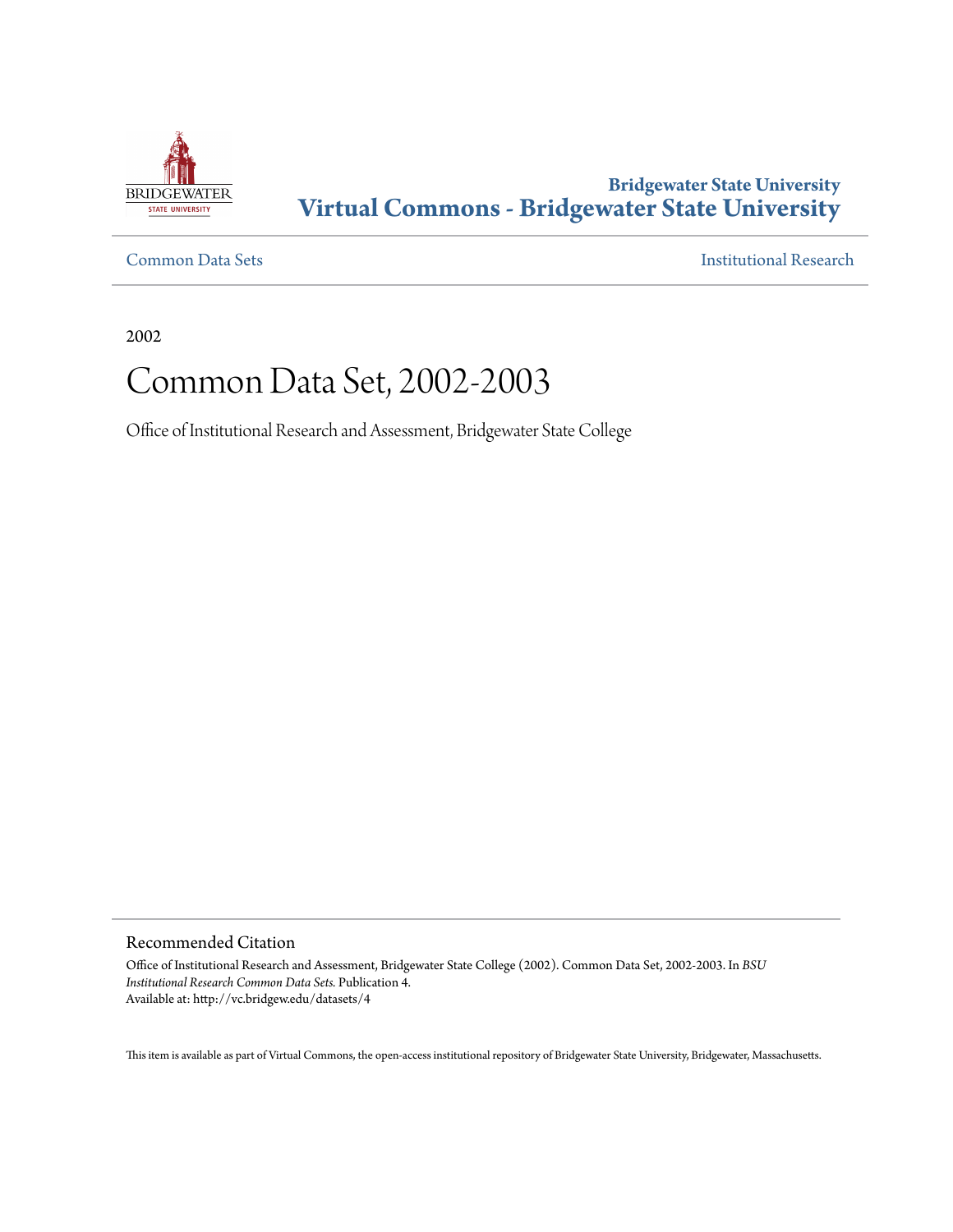## **A. GENERAL INFORMATION**

#### **A1. Address Information**

Name of College or University: Bridgewater State College Mailing Address: Bridgewater, MA 02325 Main Phone Number: (508) 531-1000 WWW Home Page Address: www.bridgew.edu Admissions Phone Number: (508) 531-1237 Admissions Office Mailing Address: Gates House, Bridgewater, MA 02325 Admissions Fax Number: (508) 531-1746 Admissions E-mail Address: admission@bridgew.edu WWW Admissions Application Address: www.bridgew.edu/admission/applybsc.htm

## **A2. Source of institutional control** *(check one only)*

| $\boxtimes$ Public         |
|----------------------------|
| $\Box$ Private (nonprofit) |
| Proprietary                |

## **A3. Classify your undergraduate institution:**



Women's college

#### **A4. Academic year calendar**

 $\boxtimes$  Semester 14-1-4

Quarter Continuous Trimester Differs by program (describe):

## **A5. Degrees offered by your institution**

□ Other (describe):

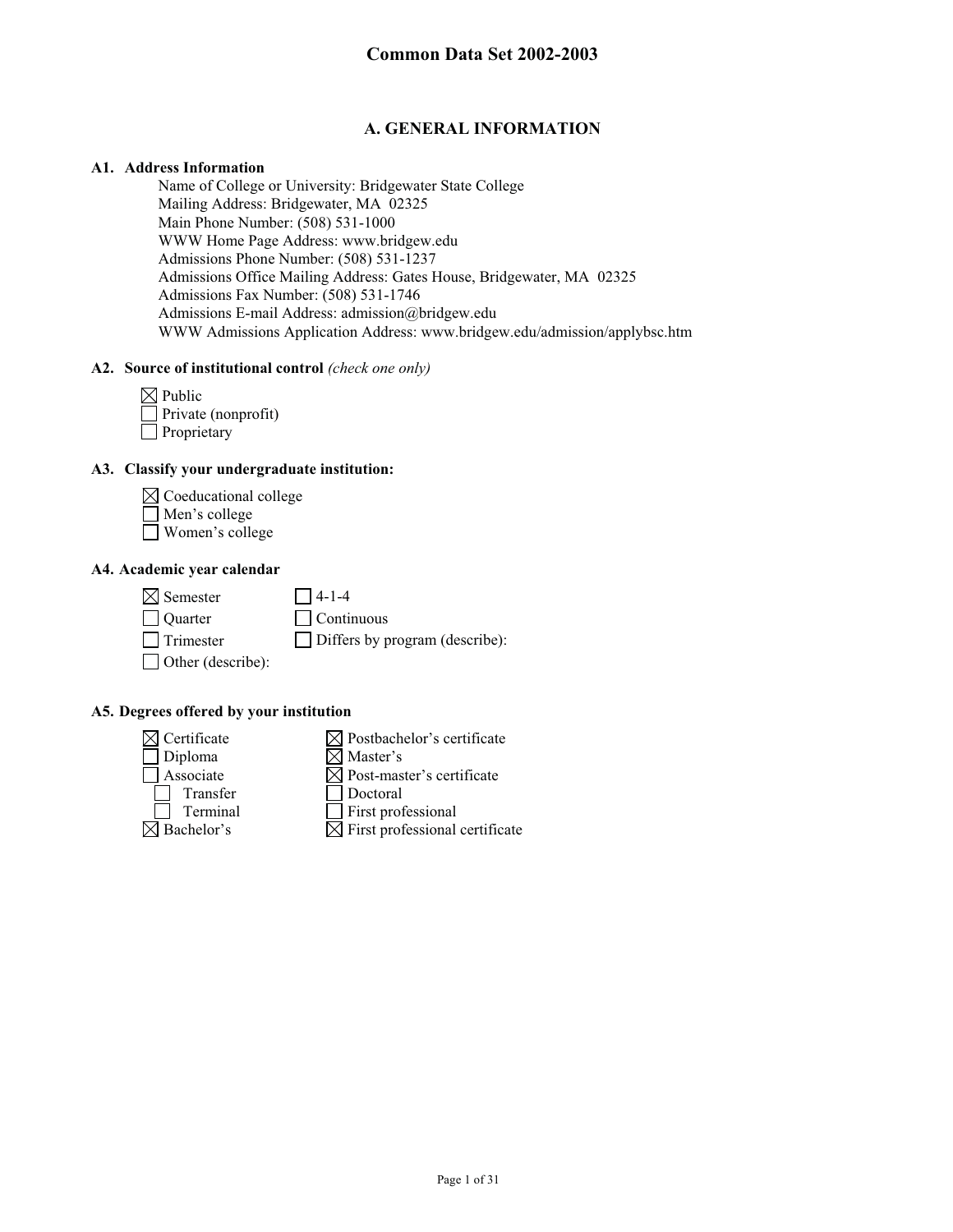## **B. ENROLLMENT AND PERSISTENCE**

**B1. Institutional Enrollment—Men and Women** Provide numbers of students for each of the following categories as of the institution's official fall reporting date or as of October 15, 2002.

|                                                        | <b>FULL-TIME</b> |       |     | <b>PART-TIME</b> |
|--------------------------------------------------------|------------------|-------|-----|------------------|
|                                                        | Men              | Women | Men | Women            |
| <b>Undergraduates</b>                                  |                  |       |     |                  |
| Degree-seeking, first-time<br>freshmen                 | 503              | 769   | 12  | 13               |
| Other first-year, degree-<br>seeking                   | 245              | 343   | 34  | 110              |
| All other degree-seeking                               | 1463             | 2506  | 335 | 569              |
| Total degree-seeking                                   | 2211             | 3618  | 381 | 692              |
| All other undergraduates<br>enrolled in credit courses | 42               | 65    | 199 | 226              |
| Total undergraduates                                   | 2253             | 3683  | 580 | 918              |
| <b>First-professional</b>                              |                  |       |     |                  |
| First-time, first-professional<br>students             |                  |       |     |                  |
| All other first-professionals                          |                  |       |     |                  |
| Total first-professional                               |                  |       |     |                  |
| Graduate                                               |                  |       |     |                  |
| Degree-seeking, first-time                             | 14               | 63    | 42  | 142              |
| All other degree-seeking                               | 46               | 134   | 149 | 483              |
| All other graduates enrolled<br>in credit courses      | 10               | 21    | 272 | 751              |
| Total graduate                                         | 70               | 218   | 463 | 1376             |

Total all undergraduates: 7434

Total all graduate and professional students: 2127

GRAND TOTAL ALL STUDENTS: 9561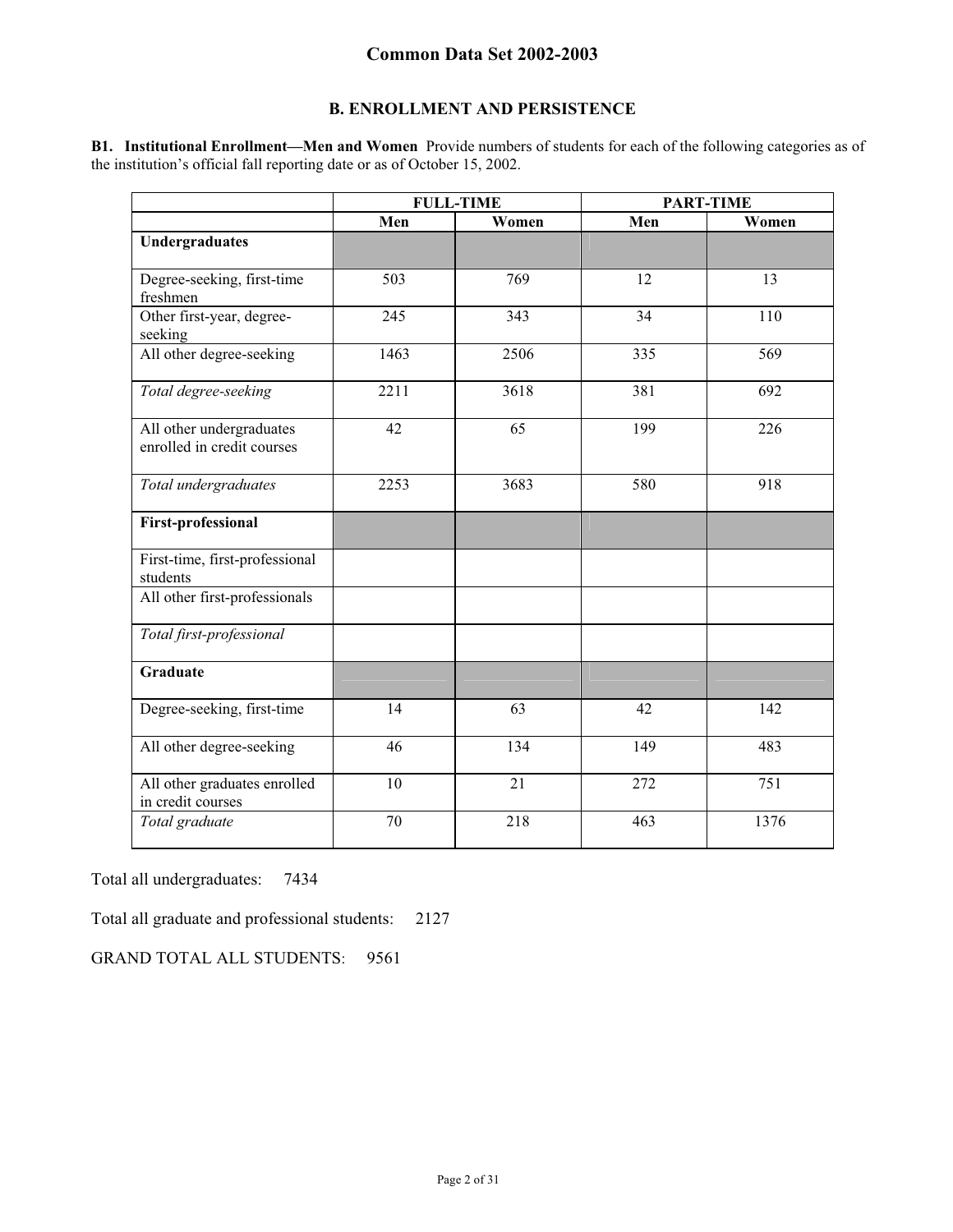**B2. Enrollment by Racial/Ethnic Category.** Provide numbers of undergraduate students for each of the following categories as of the institution's official fall reporting date or as of October 15, 2002. Include international students only in the category "Nonresident aliens." Complete the "Total Undergraduates" column only if you cannot provide data for the first two columns.

|                                   | Degree-seeking<br><b>First-time First year</b> | Degree-seeking<br>Undergraduates<br>(include first-time<br>first-year) | <b>Total</b><br>Undergraduates<br>(both degree- and non-<br>degree-seeking) |
|-----------------------------------|------------------------------------------------|------------------------------------------------------------------------|-----------------------------------------------------------------------------|
| Nonresident aliens                | 14                                             | 131                                                                    |                                                                             |
| Black, non-Hispanic               | 76                                             | 297                                                                    |                                                                             |
| American Indian or Alaskan Native | 8                                              | 23                                                                     |                                                                             |
| Asian or Pacific Islander         | 21                                             | 79                                                                     |                                                                             |
| Hispanic                          | 30                                             | 134                                                                    |                                                                             |
| White, non-Hispanic               | 1051                                           | 5694                                                                   |                                                                             |
| Race/ethnicity unknown            | 97                                             | 544                                                                    |                                                                             |
| <b>Total</b>                      | 1297                                           | 6902                                                                   |                                                                             |

## **Persistence**

#### **B3. Number of degrees awarded by your institution from July 1, 2001, to June 30, 2002.**

| Certificate/diploma             |      |
|---------------------------------|------|
| Associate degrees               |      |
| Bachelor's degrees              | 1184 |
| Postbachelor's certificates     | 95   |
| Master's degrees                | 250  |
| Post-master's certificates      | 13   |
| Doctoral degrees                |      |
| First professional degrees      |      |
| First professional certificates |      |

## **Graduation Rates**

The items in this section correspond to data elements collected by the IPEDS Web-based Data Collection System's Graduation Rate Survey (GRS). For complete instructions and definitions of data elements, see the IPEDS GRS instructions and glossary on the 2002 Web-based survey.

#### **For Bachelor's or Equivalent Programs**

Report for the cohort of full-time first-time bachelor's (or equivalent) degree-seeking undergraduate students who entered in fall 1996. Include in the cohort those who entered your institution during the summer term preceding fall 1996.

- **B4.** Initial 1996 cohort of first-time, full-time bachelor's (or equivalent) degree-seeking undergraduate students; total all students: 1154
- **B5.** Of the initial 1996 cohort, how many did not persist and did not graduate for the following reasons: deceased, permanently disabled, armed forces, foreign aid service of the federal government, or official church missions; total allowable exclusions: 0
- **B6.** Final 1996 cohort, after adjusting for allowable exclusions: 1154 (Subtract question B5 from question B4)
- **B7.** Of the initial 1996 cohort, how many completed the program in four years or less (by August 31, 2000): 221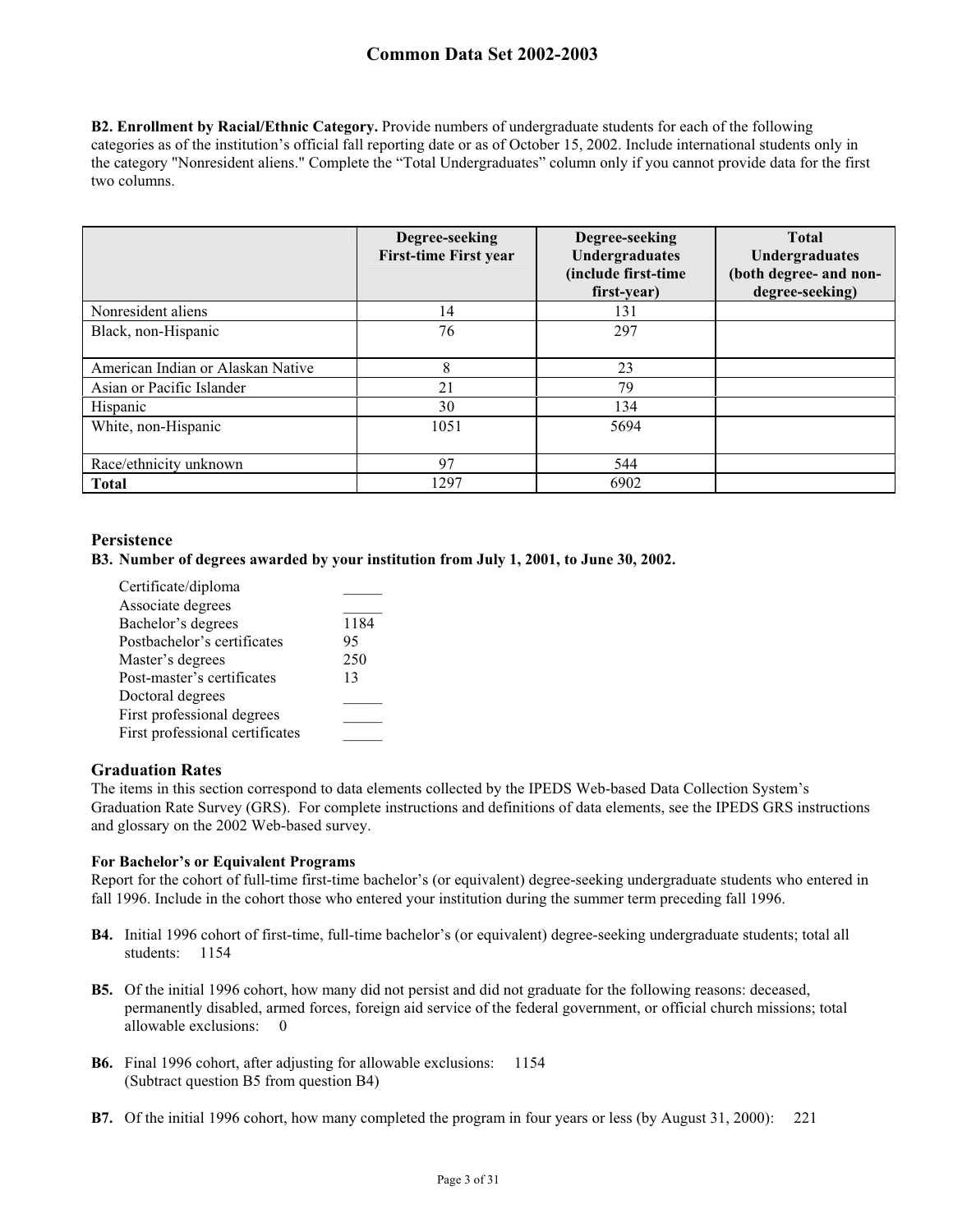- **B8**. Of the initial 1996 cohort, how many completed the program in more than four years but in five years or less (after August 31, 2000 and by August 31, 2001): 267
- **B9.** Of the initial 1996 cohort, how many completed the program in more than five years but in six years or less (after August 31, 2001 and by August 31, 2002): 56
- **B10**. Total graduating within six years (sum of questions B7, B8, and B9): 544
- **B11.** Six-year graduation rate for 1996 cohort (question B10 divided by question B6): 47%

#### **For Two-Year Institutions:**

**B12**. Initial 1999 cohort, total of first-time, full-time degree/certificate-seeking students:

**B13.** Of the initial 1999 cohort, how many did not persist and did not graduate for the following reasons: deceased, permanently disabled, armed forces, foreign aid service of the federal government, or official church missions; total allowable exclusions:

| <b>B14.</b> Final 1999 cohort, after adjusting for allowable exclusions |  |
|-------------------------------------------------------------------------|--|
| (Subtract question B13 from question B12)                               |  |

**B15.** Completers of programs of less than two years duration (total):

**B16.** Completers of programs of less than two years within 150 percent of normal time:

**B17.** Completers of programs of at least two but less than four years (total):

**B18.** Completers of programs of at least two but less than four-years within 150 percent of normal time:

**B19.** Total transfers-out (within three years) to other institutions:

**B20.** Total transfers to two-year institutions:

**B21.** Total transfers to four-year institutions:

#### **Retention Rates**

Report for the cohort of all full-time, first-time bachelor's (or equivalent) degree-seeking undergraduate students who entered in fall 2001 (or the preceding summer term). The initial cohort may be adjusted for students who departed for the following reasons: deceased, permanently disabled, armed forces, foreign aid service of the federal government or official church missions. No other adjustments to the initial cohort should be made.

**B22.** For the cohort of all full-time bachelor's (or equivalent) degree-seeking undergraduate students who entered your institution as freshmen in fall 2001 (or the preceding summer term), what percentage was enrolled at your institution as of the date your institution calculates its official enrollment in fall 2002? 73.5%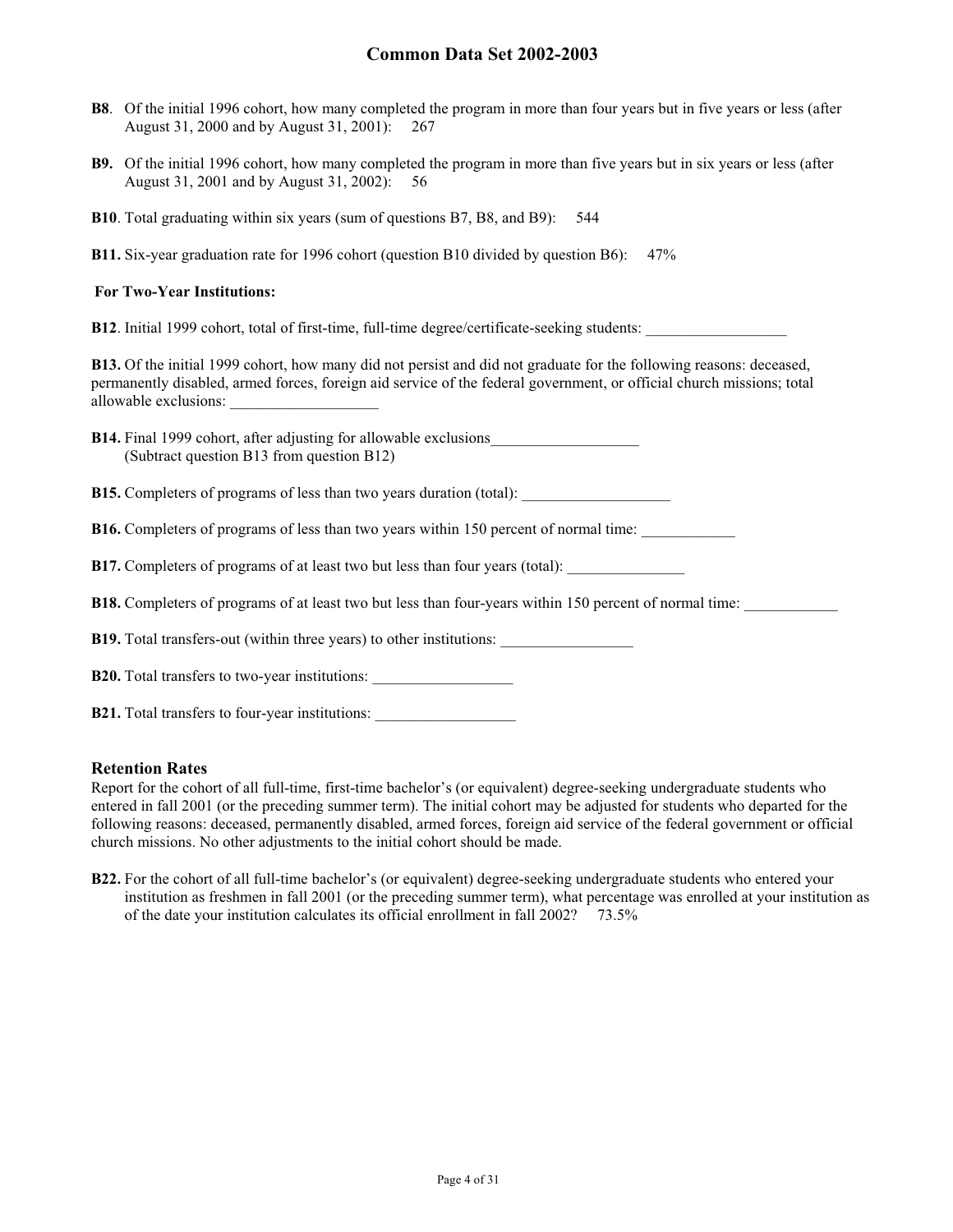## **C. FIRST-TIME, FIRST-YEAR (FRESHMAN) ADMISSION**

#### **Applications**

**C1. First-time, first-year (freshman) students:** Provide the number of degree-seeking, first-time, first-year students who applied, were admitted, and enrolled (full- or part-time) in fall 2002. Include early decision, early action, and students who began studies during summer in this cohort. Applicants should include only those students who fulfilled the requirements for consideration for admission (i.e., who completed actionable applications) and who have been notified of one of the following actions: admission, nonadmission, placement on waiting list, or application withdrawn (by applicant or institution). Admitted applicants should include wait-listed students who were subsequently offered admission.

| Total first-time, first-year (freshman) men who applied                | 2092  |     |
|------------------------------------------------------------------------|-------|-----|
| Total first-time, first-year (freshman) women who applied              | 3160  |     |
| Total first-time, first-year (freshman) men who were admitted          | 1397  |     |
| Total first-time, first-year (freshman) women who were admitted        | 2200  |     |
| Total full-time, first-time, first-year (freshman) men who enrolled    | - 503 |     |
| Total part-time, first-time, first-year (freshman) men who enrolled 12 |       |     |
| Total full-time, first-time, first-year (freshman) women who enrolled  |       | 769 |
| Total part-time, first-time, first-year (freshman) women who enrolled  |       | 13  |

## **C2. Freshman wait-listed students (students who met admission requirements but whose final admission was contingent on space availability)**

| Do you have a policy of placing students on a waiting list? $\boxtimes$ Yes $\Box$ No |  |
|---------------------------------------------------------------------------------------|--|
| If yes, please answer the questions below for fall 2002 admissions:                   |  |

| Number of qualified applicants placed on waiting list | 163 |
|-------------------------------------------------------|-----|
| Number accepting a place on the waiting list          | 68  |
| Number of wait-listed students admitted               | 32  |

## **Admission Requirements**

#### **C3. High school completion requirement**

Check the appropriate box to identify your high school completion requirement for degree-seeking entering students:

 $\boxtimes$  High school diploma is required and GED is accepted

 $\Box$  High school diploma is required and GED is not accepted

 $\Box$  High school diploma or equivalent is not required

#### **C4. Does your institution require or recommend a general college-preparatory program for degree-seeking students?**

| ∣×l Require |
|-------------|
|             |

Recommend Neither require nor recommend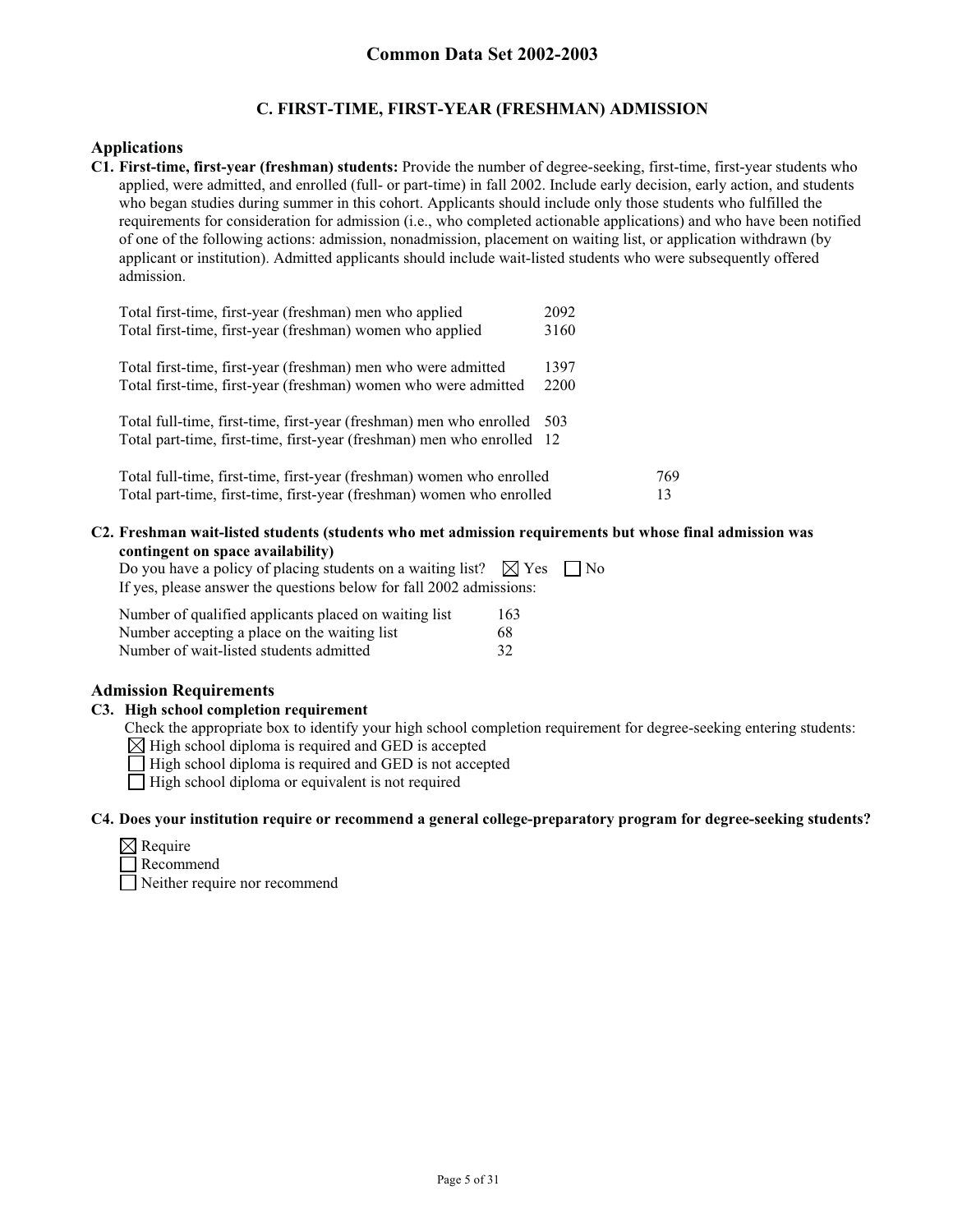**C5. Distribution of high school units required and/or recommended.** Specify the distribution of academic high school course units required and/or recommended of all or most degree-seeking students using Carnegie units (one unit equals one year of study or its equivalent). If you use a different system for calculating units, please convert.

|                                  | <b>Units Required</b> | <b>Units Recommended</b> |
|----------------------------------|-----------------------|--------------------------|
| Total academic units             | 16                    |                          |
| English                          | 4                     |                          |
| Mathematics                      | 3                     |                          |
| Science                          | 3                     |                          |
| Of these, units that must be lab |                       |                          |
| Foreign language                 | $\mathcal{D}$         |                          |
| Social studies                   |                       |                          |
| History                          |                       |                          |
| Academic electives               | $\mathfrak{D}$        |                          |
| Other (specify)                  |                       |                          |

## **Basis for Selection**

**C6.** Do you have an open admission policy, under which virtually all secondary school graduates or students with GED equivalency diplomas are admitted without regard to academic record, test scores, or other qualifications? If so, check which applies:

Open admission policy as described above for all students n/a

- Open admission policy as described above for most students, but selective admission for out-of-state students selective admission to some programs \_\_\_ other (explain)
- **C7. Relative importance of each of the following academic and nonacademic factors in your first-time, first-year, degree-seeking (freshman) admission decisions.**

|                                                                                                                                                                                                                                                                                | <b>Very Important</b> | Important | Considered | <b>Not Considered</b> |
|--------------------------------------------------------------------------------------------------------------------------------------------------------------------------------------------------------------------------------------------------------------------------------|-----------------------|-----------|------------|-----------------------|
| <b>Academic</b><br>Secondary school record<br>Class rank<br>Recommendation(s)<br>Standardized test scores<br>Essay                                                                                                                                                             | $\boxtimes$           |           |            |                       |
| <b>Nonacademic</b><br>Interview<br>Extracurricular activities<br>Talent/ability<br>Character/personal qualities<br>Alumni/ae relation<br>Geographical residence<br>State residency<br>Religious affiliation/commitment<br>Minority status<br>Volunteer work<br>Work experience |                       |           |            | <u>kan </u>           |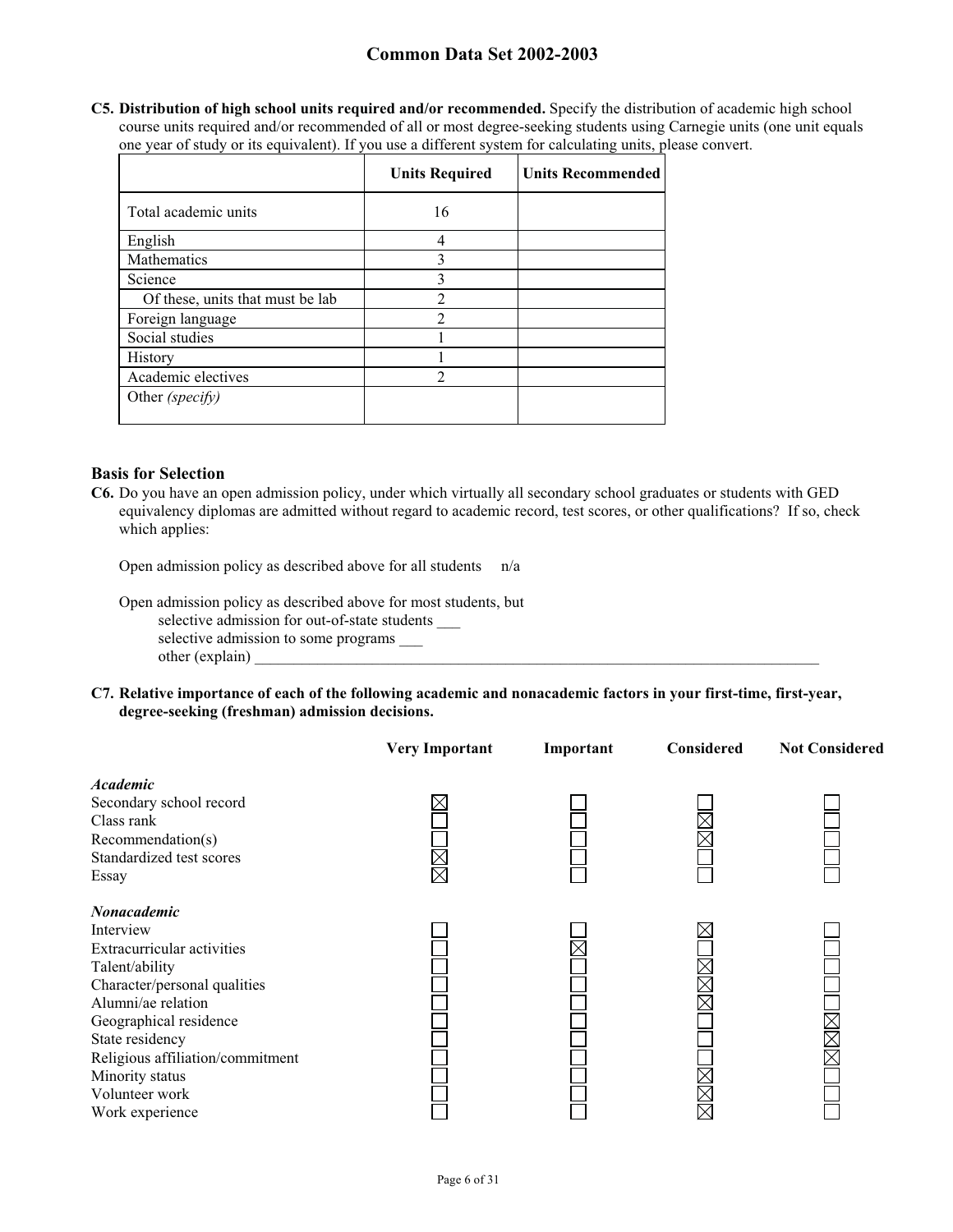## **SAT and ACT Policies**

#### **C8. Entrance exams**

A. Does your institution make use of SAT I, SAT II, or ACT scores in admission decisions for first-time, first-year, degreeseeking applicants?  $\boxtimes$  Yes  $\Box$  No

If yes, place check marks in the appropriate boxes below to reflect your institution's policies for use in admission.

|                               |         |           | <b>ADMISSION</b>   |                    |                 |
|-------------------------------|---------|-----------|--------------------|--------------------|-----------------|
|                               | Require | Recommend | <b>Require for</b> | <b>Consider If</b> | <b>Not Used</b> |
|                               |         |           | <b>Some</b>        | <b>Submitted</b>   |                 |
| SAT I                         |         |           |                    |                    |                 |
| <b>ACT</b>                    |         |           |                    |                    |                 |
| SAT I or ACT (no preference)  |         |           |                    |                    |                 |
| SAT I or ACT--SAT I preferred |         |           |                    |                    |                 |
| SAT I or ACT--ACT preferred   |         |           |                    |                    |                 |
| SAT I and SAT II              |         |           |                    |                    |                 |
| SAT I and SAT II or ACT       |         |           |                    |                    |                 |
| <b>SAT II</b>                 |         |           |                    |                    |                 |
|                               |         |           |                    |                    |                 |

**In addition**, does your institution use applicants' test scores for placement or counseling?

| Placement  | $\boxtimes$ Yes | $\vert$   No |
|------------|-----------------|--------------|
| Counseling | $\boxtimes$ Yes | $\Box$ No    |

B. Does your institution use the SAT I or II or the ACT for **placement only**? If so, please mark the appropriate boxes below:

|               |         | <b>PLACEMENT</b> |                    |
|---------------|---------|------------------|--------------------|
|               | Require | Recommend        | <b>Require for</b> |
|               |         |                  | some               |
| <b>SATI</b>   |         |                  |                    |
| <b>SAT II</b> |         |                  |                    |
| ACT           |         |                  |                    |
| SAT I or ACT  |         |                  |                    |

C. Latest date by which SAT I or ACT scores must be received for fall-term admission: February 15

Latest date by which SAT II scores must be received for fall-term admission

D. If necessary, use this space to clarify your test policies (e.g., if tests are recommended for some students, or if tests are not required of some students):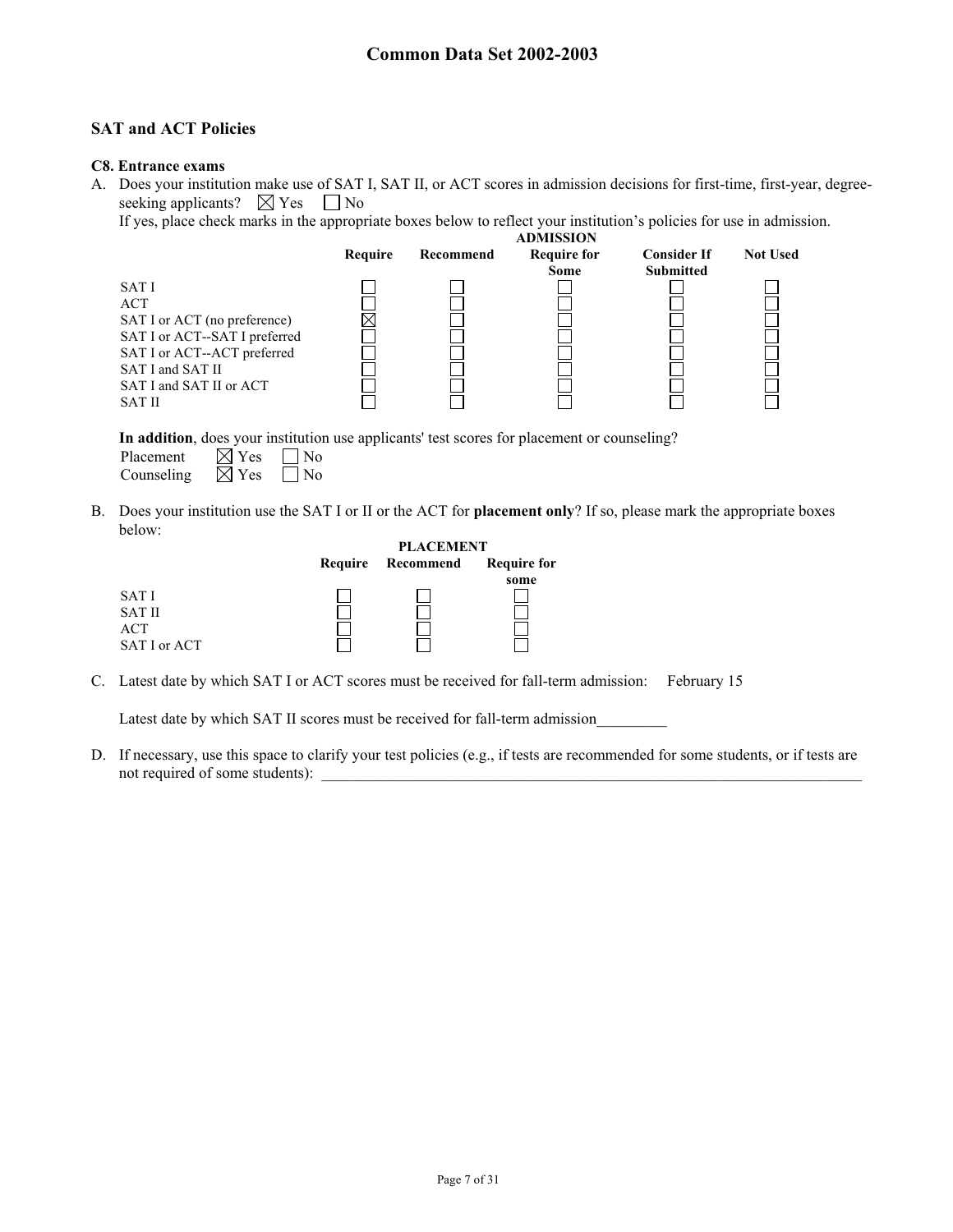## **Freshman Profile**

Provide percentages for **ALL enrolled, degree-seeking, full-time and part-time, first-time, first-year (freshman) students**  enrolled in fall 2002, including students who began studies during summer, international students/nonresident aliens, and students admitted under special arrangements.

**C9. Percent and number of first-time, first-year (freshman) students enrolled in fall 2002 who submitted national standardized (SAT/ACT) test scores.** Include information for **ALL enrolled, degree-seeking, first-time, first-year (freshman) students who submitted test scores**. Do not include partial test scores (e.g., mathematics scores but not verbal for a category of students) or combine other standardized test results (such as TOEFL) in this item. SAT scores should be recentered scores. The 25th percentile is the score that 25 percent scored at or below; the 75th percentile score is the one that 25 percent scored at or above.

| Percent submitting SAT scores | 97.1 | Number submitting SAT scores | 1260 |
|-------------------------------|------|------------------------------|------|
| Percent submitting ACT scores | 4.6  | Number submitting ACT scores | 60   |

|                      | 25th Percentile | <b>75th Percentile</b> |
|----------------------|-----------------|------------------------|
| SAT I Verbal         | 450             | 550                    |
| <b>SAT I Math</b>    | 450             | 550                    |
| <b>ACT</b> Composite | 17.5            | 23.0                   |
| <b>ACT</b> English   | 16.5            | 22.0                   |
| <b>ACT Math</b>      | 170             | 21.5                   |

Percent of first-time, first-year (freshman) students with scores in each range:

|         | <b>SAT I Verbal</b> | <b>SAT I Math</b> |
|---------|---------------------|-------------------|
| 700-800 | 0.8                 | 1.0               |
| 600-699 | 11.0                | 9.4               |
| 500-599 | 42.9                | 45.2              |
| 400-499 | 38.7                | 36.3              |
| 300-399 | 5.5                 | 7.3               |
| 200-299 | 11                  | 0 ዓ               |

|           | <b>ACT</b> | <b>ACT English</b> | <b>ACT Math</b> |
|-----------|------------|--------------------|-----------------|
|           | Composite  |                    |                 |
| $30 - 36$ | 1.7        | 1.7                |                 |
| 24-29     | 15.0       | 18.3               | 13.3            |
| 18-23     | 58.3       | 48.3               | 46.7            |
| $12 - 17$ | 23.3       | 28.3               | 36.7            |
| $6 - 11$  | 1.7        | 1.7                | 1.7             |
| Below 6   |            |                    |                 |

**C10. Percent of all degree-seeking, first-time, first-year (freshman) students who had high school class rank within each of the following ranges (report information for those students from whom you collected high school rank information).** 

| Percent in top tenth of high school graduating class      | $5.4\%$ |
|-----------------------------------------------------------|---------|
| Percent in top quarter of high school graduating class    | 25.7%   |
| Percent in top half of high school graduating class       | 72.7%   |
| Percent in bottom half of high school graduating class    | 27.3%   |
| Percent in bottom quarter of high school graduating class | $4.0\%$ |

Percent of total first-time, first-year (freshman) students who submitted high school class rank: 84.0%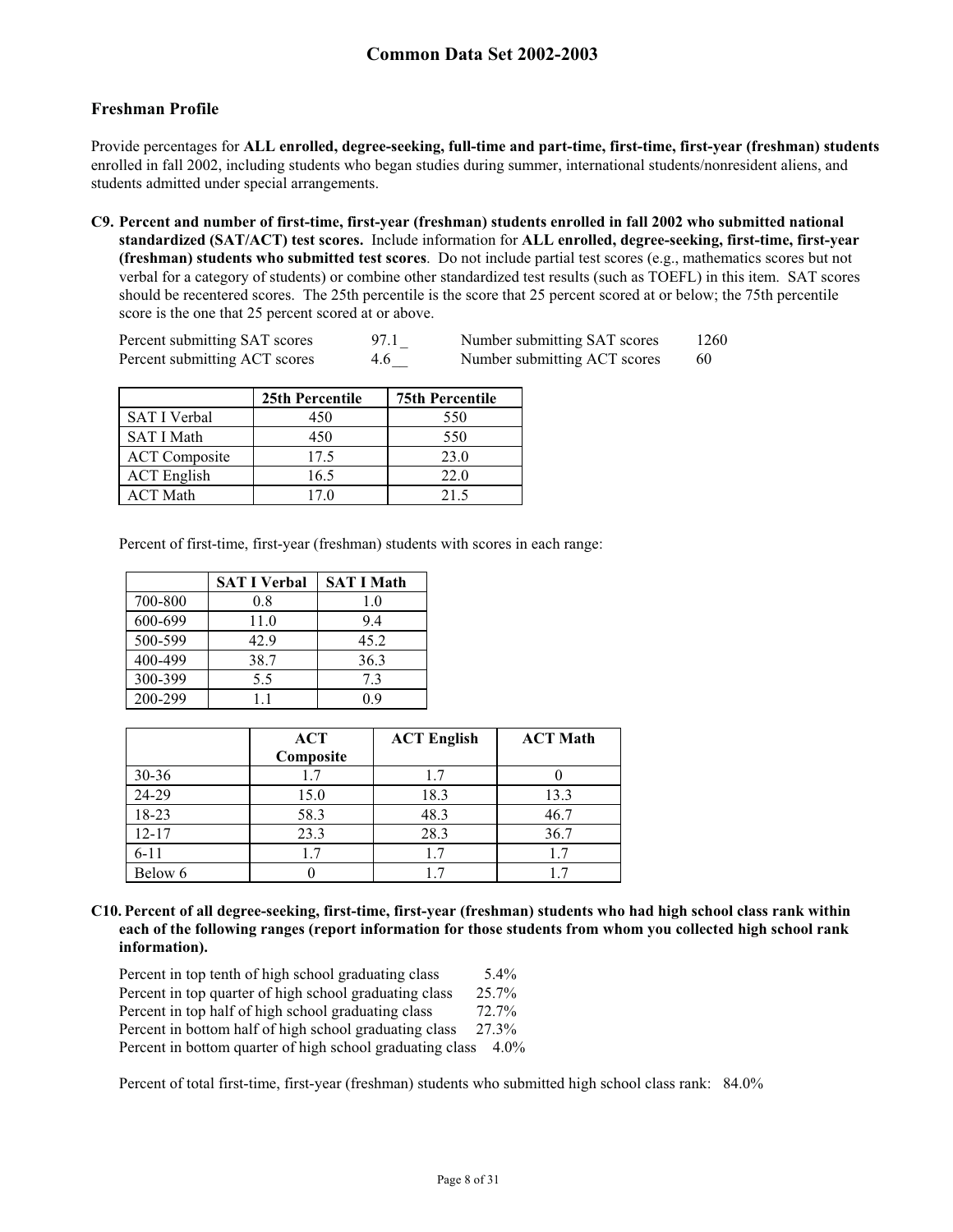**C11. Percentage of all enrolled, degree-seeking, first-time, first-year (freshman) students who had high school gradepoint averages within each of the following ranges (using 4.0 scale). Report information only for those students from whom you collected high school GPA.** 

| Percent who had GPA of 3.0 and higher    | 41.9%       |
|------------------------------------------|-------------|
| Percent who had GPA between 2.0 and 2.99 | 57.9%       |
| Percent who had GPA between 1.0 and 1.99 | $0.1\%$     |
| Percent who had GPA below 1.0            | $^{\prime}$ |

#### **C12. Average high school GPA of all degree-seeking, first-time, first-year (freshman) students who submitted GPA:** 2.92

Percent of total first-time, first-year (freshman) students who submitted high school GPA: 99%

## **Admission Policies**

#### **C13. Application fee**

| Does your institution have an application fee?<br>Amount of application fee: \$25                                         | $\boxtimes$ Yes | □ No      |  |
|---------------------------------------------------------------------------------------------------------------------------|-----------------|-----------|--|
| Can it be waived for applicants with financial need?                                                                      | $\boxtimes$ Yes | $\Box$ No |  |
| C14. Application closing date                                                                                             |                 |           |  |
| Does your institution have an application closing date?<br>Application closing date (fall): February 15<br>Priority date: | $\boxtimes$ Yes | $\Box$ No |  |

#### **C15.** Are first-time, first-year students accepted for terms other than the fall?  $\boxtimes$  Yes  $\Box$  No

#### **C16. Notification to applicants of admission decision sent** *(fill in one only)*

On a rolling basis beginning (date): By (date): April 1 Other:

#### **C17. Reply policy for admitted applicants** *(fill in one only)*

Must reply by (date): May 1 No set date: Must reply by May 1 or within weeks if notified thereafter Other:

## **C18. Deferred admission:** Does your institution allow students to postpone enrollment after admission?

 $\boxtimes$  Yes  $\Box$  No

If yes, maximum period of postponement: 1 year

**C19. Early admission of high school students:** Does your institution allow high school students to enroll as full-time, firsttime, first-year (freshman) students one year or more before high school graduation?  $\boxtimes$  Yes  $\Box$  No

**C20. Common Application:** Will you accept the Common Application distributed by the National Association of

| Secondary School Principals if submitted?                 | $\boxtimes$ Yes $\Box$ No |  |
|-----------------------------------------------------------|---------------------------|--|
| If "yes," are supplemental forms required?                | $\Box$ Yes $\Box$ No      |  |
| Is your college a member of the Common Application Group? | $\Box$ Yes $\Box$ No      |  |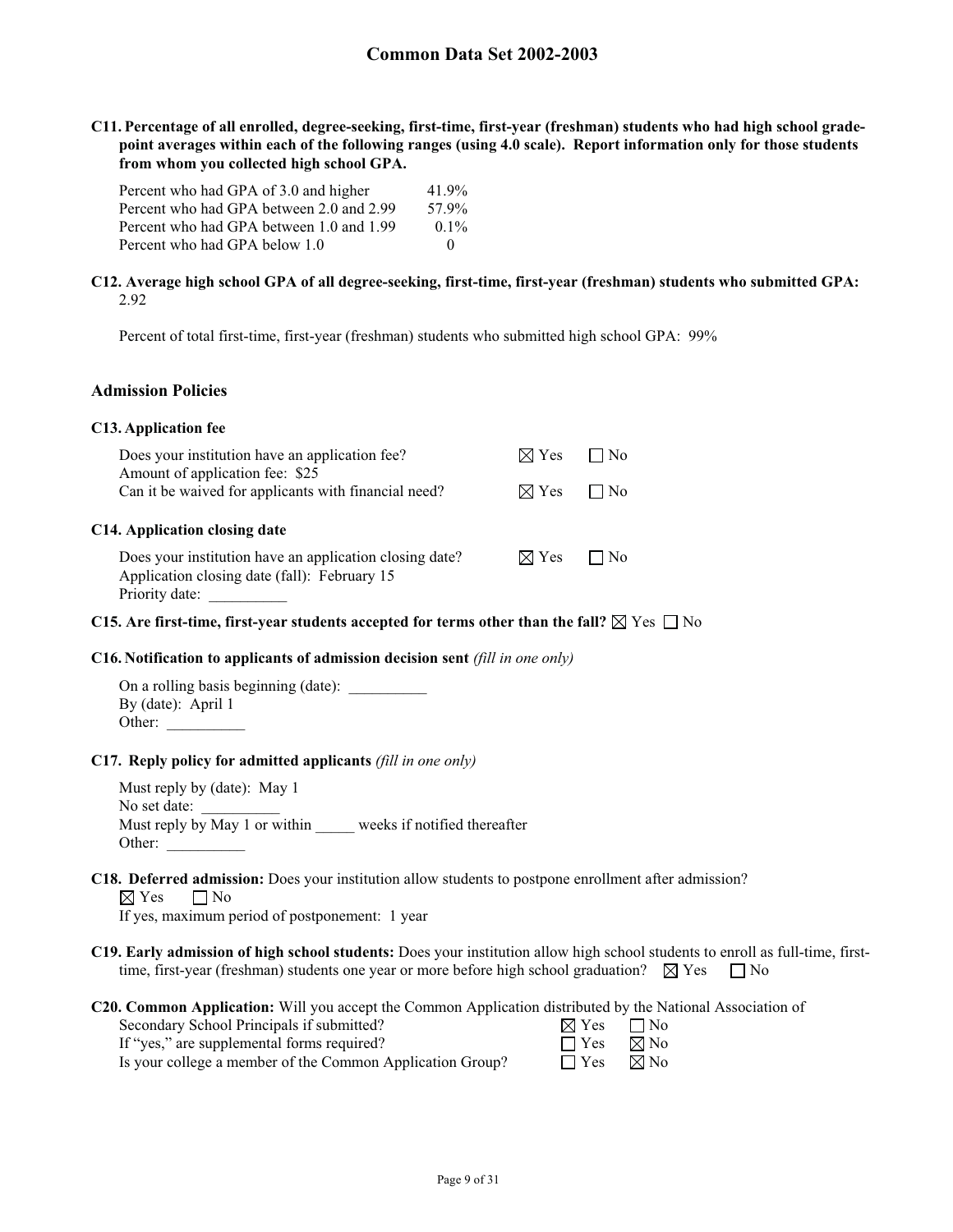#### **Early Decision and Early Action Plans**

| <b>C21. Early decision:</b> Does your institution offer an early decision plan (an admission plan that permits students to apply and |                      |  |
|--------------------------------------------------------------------------------------------------------------------------------------|----------------------|--|
| be notified of an admission decision well in advance of the regular notification date and that asks students to commit to            |                      |  |
| attending if accepted) for first-time, first-year (freshman) applicants for fall enrollment?                                         | $\Box$ Yes $\Box$ No |  |

| If "yes," please complete the following:                                                                                      |  |
|-------------------------------------------------------------------------------------------------------------------------------|--|
| First or only early decision plan closing date<br>First or only early decision plan notification date                         |  |
| Other early decision plan closing date<br>Other early decision plan notification date                                         |  |
| For the Fall 2002 entering class:                                                                                             |  |
| Number of early decision applications received by your institution<br>Number of applicants admitted under early decision plan |  |
| Please provide significant details about your early decision plan:                                                            |  |
|                                                                                                                               |  |

**C22. Early action:** Do you have a nonbinding early action plan whereby students are notified of an admission decision well in advance of the regular notification date but do not have to commit to attending your college?

 $\boxtimes$  Yes  $\Box$  No

If "yes," please complete the following:

| Early action closing date      | November 15 |
|--------------------------------|-------------|
| Early action notification date | December 15 |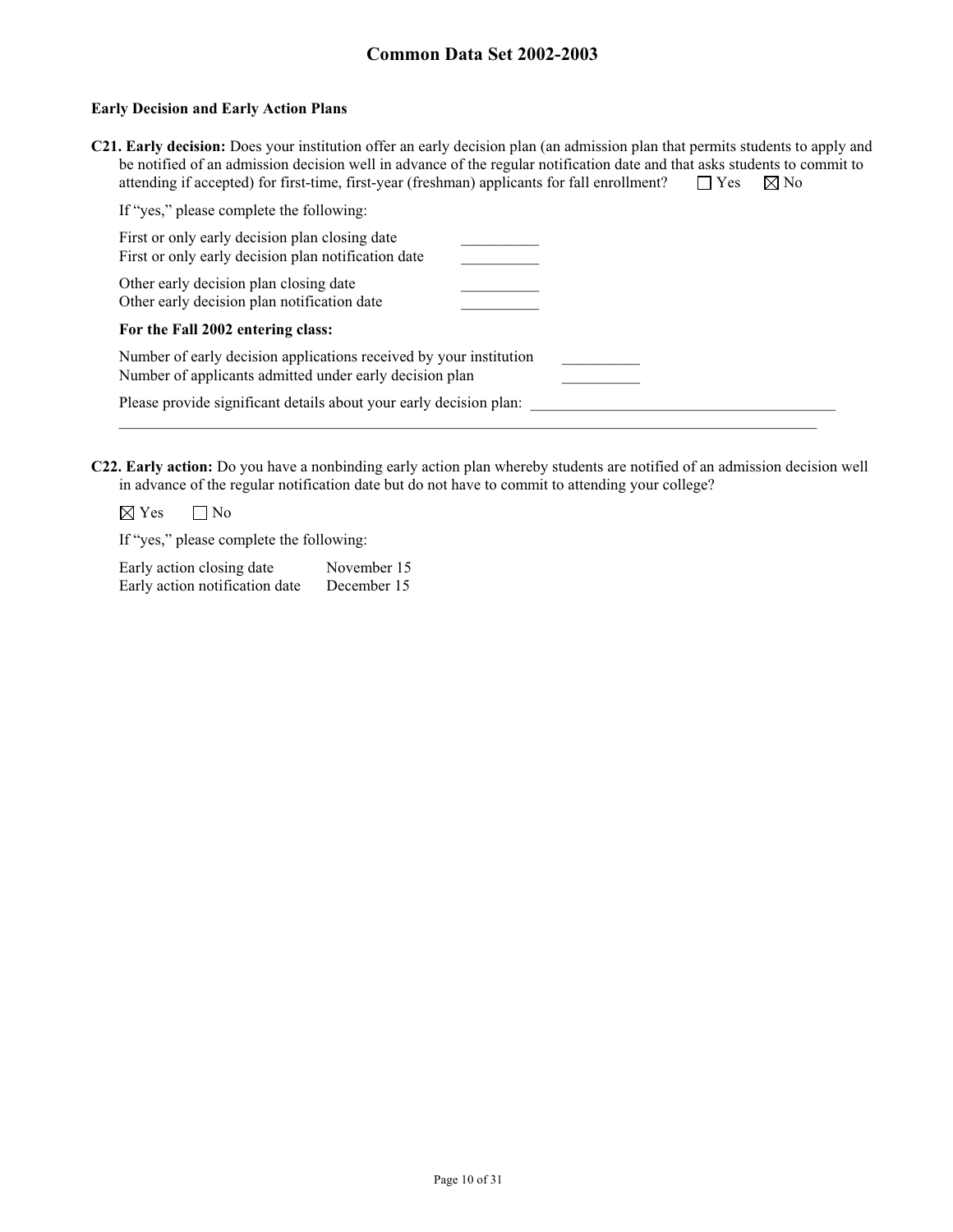## **D. TRANSFER ADMISSION**

## **Fall Applicants**

**D1.** Does your institution enroll transfer students?  $\boxtimes$  Yes  $\Box$  No (If no, please skip to Section E) If yes, may transfer students earn advanced standing credit by transferring credits earned from course work completed at other colleges/universities?  $\boxtimes$  Yes  $\Box$  No

**D2.** Provide the number of students who applied, were admitted, and enrolled as degree-seeking transfer students in fall 2002.

|       | <b>Applicants</b> | <b>Admitted Applicants</b> | <b>Enrolled Applicants</b> |
|-------|-------------------|----------------------------|----------------------------|
| Men   | 515               | 440                        | 280                        |
| Women | 740.              | -697                       |                            |
| Total |                   | 137                        | 734                        |

## **Application for Admission**

- **D3.** Indicate terms for which transfers may enroll:  $\boxtimes$  Fall Winter  $\boxtimes$  Spring Summer
- **D4.** Must a transfer applicant have a minimum number of credits completed or else must apply as an entering freshman?  $\boxtimes$  Yes  $\Box$  No

If yes, what is the minimum number of credits and the unit of measure? 12 semester hour credits

**D5.** Indicate all items required of transfer students to apply for admission:

|                                                         | Required<br>of All | Recommended<br>of All | Recommended<br>of Some | <b>Required of</b><br><b>Some</b> | Not required |
|---------------------------------------------------------|--------------------|-----------------------|------------------------|-----------------------------------|--------------|
| High school transcript                                  |                    |                       |                        | Х                                 |              |
| College transcript $(s)$                                | X                  |                       |                        |                                   |              |
| Essay or personal statement                             |                    |                       |                        |                                   |              |
| Interview                                               |                    |                       |                        |                                   |              |
| Standardized test scores                                |                    |                       |                        | Х                                 |              |
| Statement of good standing<br>from prior institution(s) |                    |                       |                        |                                   |              |

- **D6.** If a minimum high school grade point average is required of transfer applicants, specify (on a 4.0 scale):  $n/a$
- **D7**. If a minimum college grade point average is required of transfer applicants, specify (on a 4.0 scale): 2.5 for 12-24 credits; 2.0 above 24 credits
- **D8**. List any other application requirements specific to transfer applicants: n/a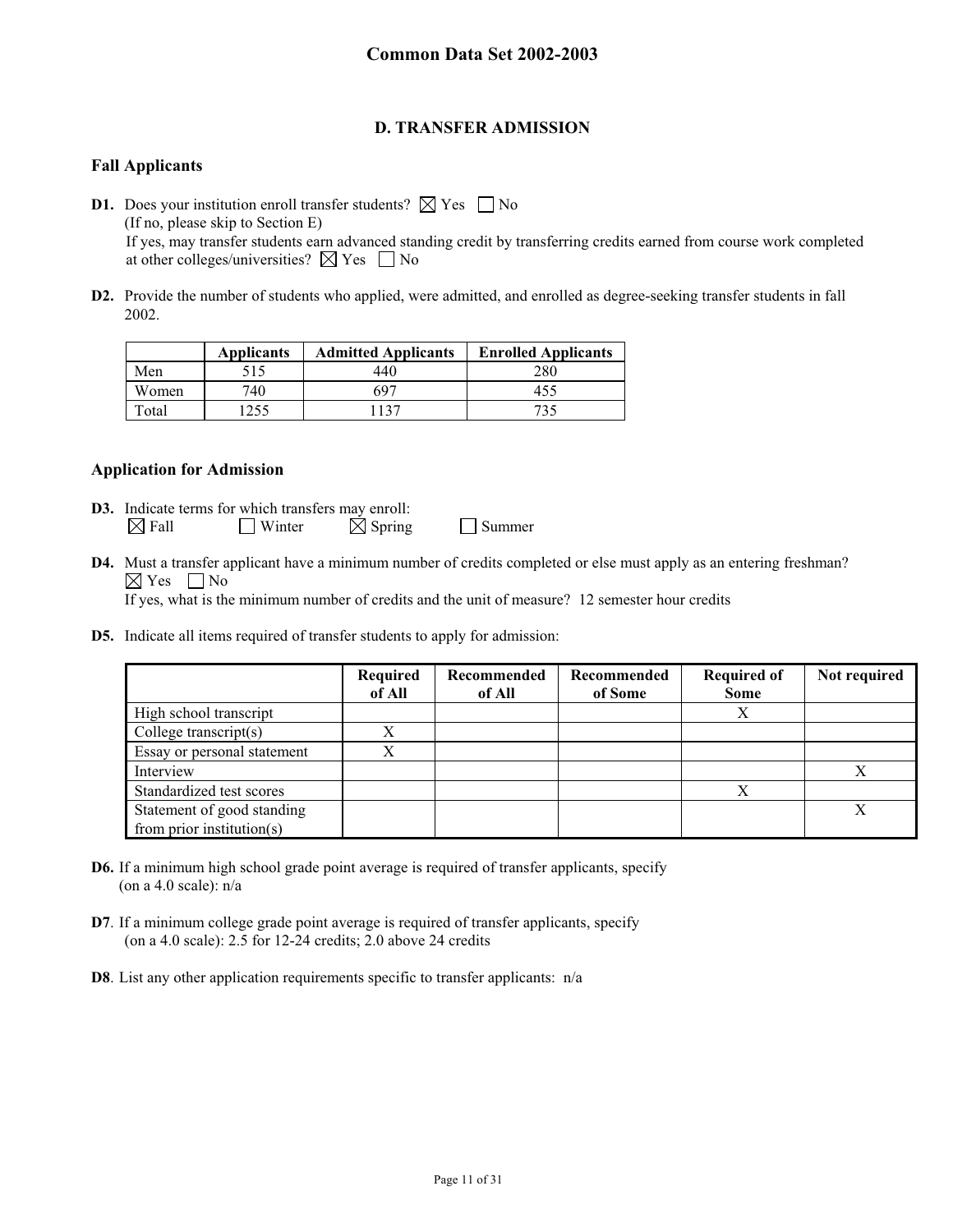**D9.** List application priority, closing, notification, and candidate reply dates for transfer students. If applications are reviewed on a continuous or rolling basis, place a check mark in the "Rolling admission" column.

|        | <b>Priority Date</b>  | <b>Closing Date</b> | <b>Notification Date</b> | <b>Reply Date</b> | <b>Rolling</b><br><b>Admission</b> |
|--------|-----------------------|---------------------|--------------------------|-------------------|------------------------------------|
| Fall   | April 1 <sup>st</sup> | June $1st$          |                          |                   |                                    |
| Winter |                       |                     |                          |                   |                                    |
| Spring |                       | November $1st$      |                          |                   |                                    |
| Summer |                       |                     |                          |                   |                                    |

|  |  |  |  |  | <b>D10.</b> Does an open admission policy, if reported, apply to transfer students? $\Box$ Yes $\boxtimes$ No |  |  |  |
|--|--|--|--|--|---------------------------------------------------------------------------------------------------------------|--|--|--|
|--|--|--|--|--|---------------------------------------------------------------------------------------------------------------|--|--|--|

**D11**. Describe additional requirements for transfer admission, if applicable: n/a

#### **Transfer Credit Policies**

- **D12.** Report the lowest grade earned for any course that may be transferred for credit: C-
- **D13.** Maximum number of credits or courses that may be transferred from a two-year institution: Number 60 Unit type semester
- **D14**. Maximum number of credits or courses that may be transferred from a four-year institution: Number 89 Unit type semester
- **D15.** Minimum number of credits that transfers must complete at your institution to earn an associate degree: n/a
- **D16.** Minimum number of credits that transfers must complete at your institution to earn a bachelor's degree: 30
- **D17.** Describe other transfer credit policies: n/a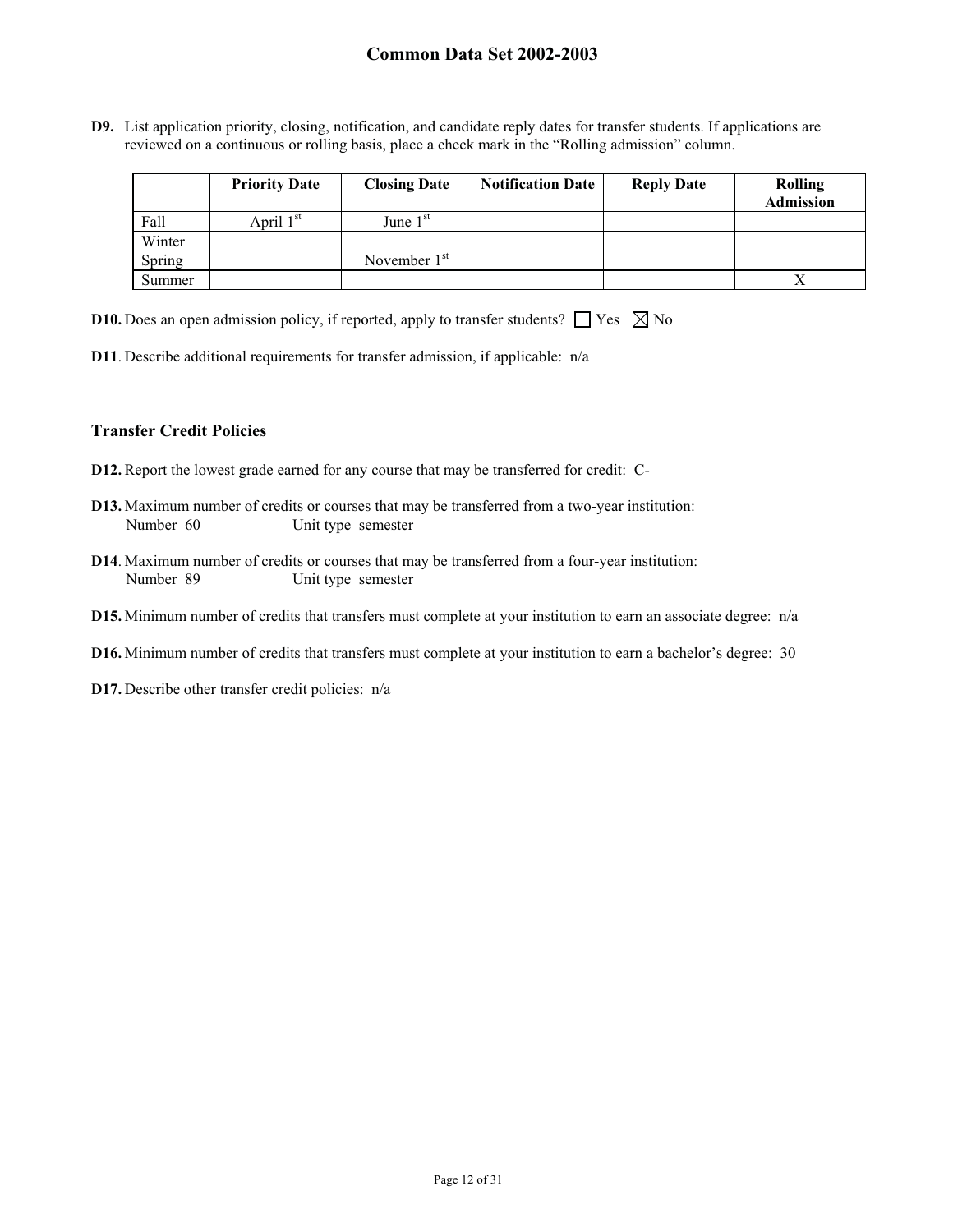## **E. ACADEMIC OFFERINGS AND POLICIES**

**E1. Special study options:** Identify those programs available at your institution. Refer to the glossary for definitions.

- $\boxtimes$  Accelerated program  $\boxtimes$  Honors program
- $\Box$  Cooperative (work-study) program  $\boxtimes$  Independent study
- 
- 
- $\boxtimes$  Double major<br>  $\boxtimes$  Dual enrollment<br>  $\boxtimes$  Study abroad
- 
- $\boxtimes$  English as a Second Language (ESL)
- $\boxtimes$  Exchange student program (domestic)  $\Box$  Weekend college
- External degree program
- $\Box$  Other (specify):
- $\boxtimes$  Cross-registration  $\boxtimes$  Internships<br> $\boxtimes$  Distance learning  $\Box$  Liberal arts Liberal arts/career combination
	-
	-
	- $\boxtimes$  Study abroad<br> $\boxtimes$  Teacher certification program
	-

## **E2. Has been removed from the CDS.**

**E3. Areas in which all or most students are required to complete some course work prior to graduation:** 

- $\boxtimes$  Arts/fine arts  $\boxtimes$  Humanities  $\Box$  Computer literacy  $\boxtimes$  Mathematics  $\boxtimes$  English (including composition)  $\boxtimes$  Philosophy
- 

 $\boxtimes$  Foreign languages  $\boxtimes$  Sciences (biological or physical)

 $\boxtimes$  History  $\boxtimes$  Social science Other (describe): Communications, Information Resources

## **Library Collections**

Report the number of holdings. Refer to the IPEDS 2000 Academic Libraries Survey, Section D "Library Collections, FY 2000", lines 26-30, column 2 for corresponding equivalents.

**E4.** Books, serial backfiles, and other materials including government documents (paper titles--line 27) that are accessible through the library's catalog: 326,662

**E5**. Current serial subscriptions in paper and microform--not electronic--including government documents (line 29): 1100

- **E6.** Microforms (units--line 28): 756,874
- **E7.** Audiovisual materials (units--line 30): 10,590

## **F. STUDENT LIFE**

#### **F1. Percentages of first-time, first-year (freshman) students and all degree-seeking undergraduates enrolled in fall 2002 who fit the following categories:**

|                                                                              | First-time, first-year | Undergraduates |
|------------------------------------------------------------------------------|------------------------|----------------|
|                                                                              | (freshman) students    |                |
| Percent who are from out of state (exclude international/nonresident aliens) | $3.4\%$                | $3.0\%$        |
| Percent of men who join fraternities                                         | n/a                    | n/a            |
| Percent of women who join sororities                                         | n/a                    | n/a            |
| Percent who live in college-owned, -operated, or -affiliated housing         | 58.5%                  | 29.7%          |
| Percent who live off campus or commute                                       | 41.5%                  | 70.3%          |
| Percent of students age 25 and older                                         | $0.5\%$                | $16.9\%$       |
| Average age of full-time students                                            | 18.7                   | 21.6           |
| Average age of all students (full- and part-time)                            | 18.7                   | 23.1           |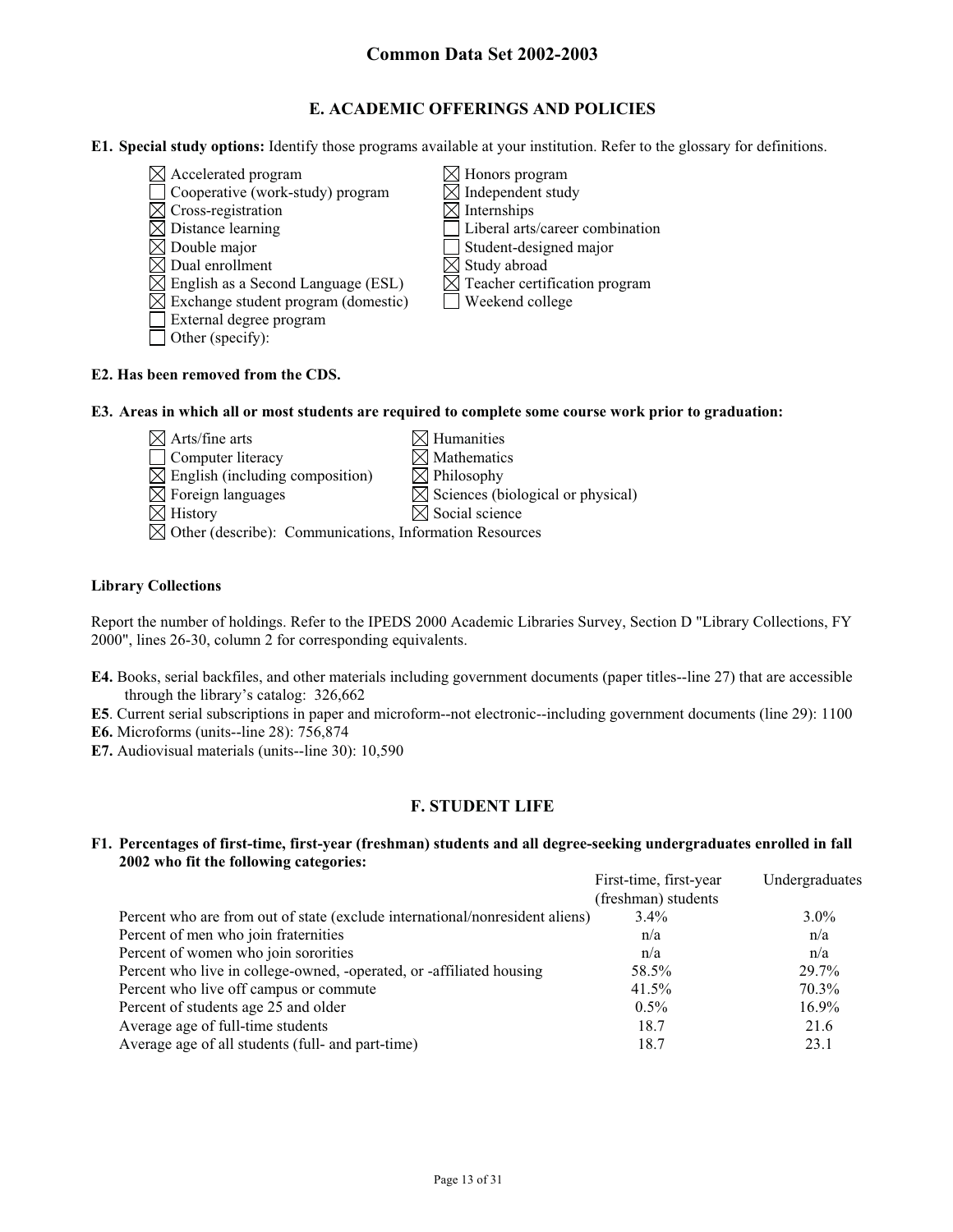## **F2. Activities offered** Identify those programs available at your institution.

| $\boxtimes$ Choral groups     | $\boxtimes$ Marching band   | $\boxtimes$ Student government  |
|-------------------------------|-----------------------------|---------------------------------|
| $\boxtimes$ Concert band      | $\boxtimes$ Music ensembles | $\boxtimes$ Student newspaper   |
| $\boxtimes$ Dance             | $\boxtimes$ Musical theater | $\Box$ Student-run film society |
| $\boxtimes$ Drama/theater     | Opera                       | $\Box$ Symphony orchestra       |
| $\boxtimes$ Jazz band         | Pep band                    | $\Box$ Television station       |
| $\boxtimes$ Literary magazine | $\boxtimes$ Radio station   | $\boxtimes$ Yearbook            |

**F3. ROTC** (program offered in cooperation with Reserve Officers' Training Corps)

Apartments for married students Cooperative housing

Apartments for single students

| Army ROTC is offered:<br>On campus<br>$\boxtimes$ At cooperating institution (name): Stonehill College/Boston University                                                                 |
|------------------------------------------------------------------------------------------------------------------------------------------------------------------------------------------|
| Naval ROTC is offered:<br>On campus<br>At cooperating institution (name):                                                                                                                |
| Air Force ROTC is offered:<br>On campus<br>$\boxtimes$ At cooperating institution (name): Boston University                                                                              |
| F4. Housing: Check all types of college-owned, -operated, or -affiliated housing available for undergraduates at your<br>institution.                                                    |
| $\boxtimes$ Coed dorms<br>$\boxtimes$ Special housing for disabled students<br>Special housing for international students<br>Men's dorms<br>Women's dorms<br>Fraternity/sorority housing |

Other housing options (specify): break housing for athletes, student teachers, international students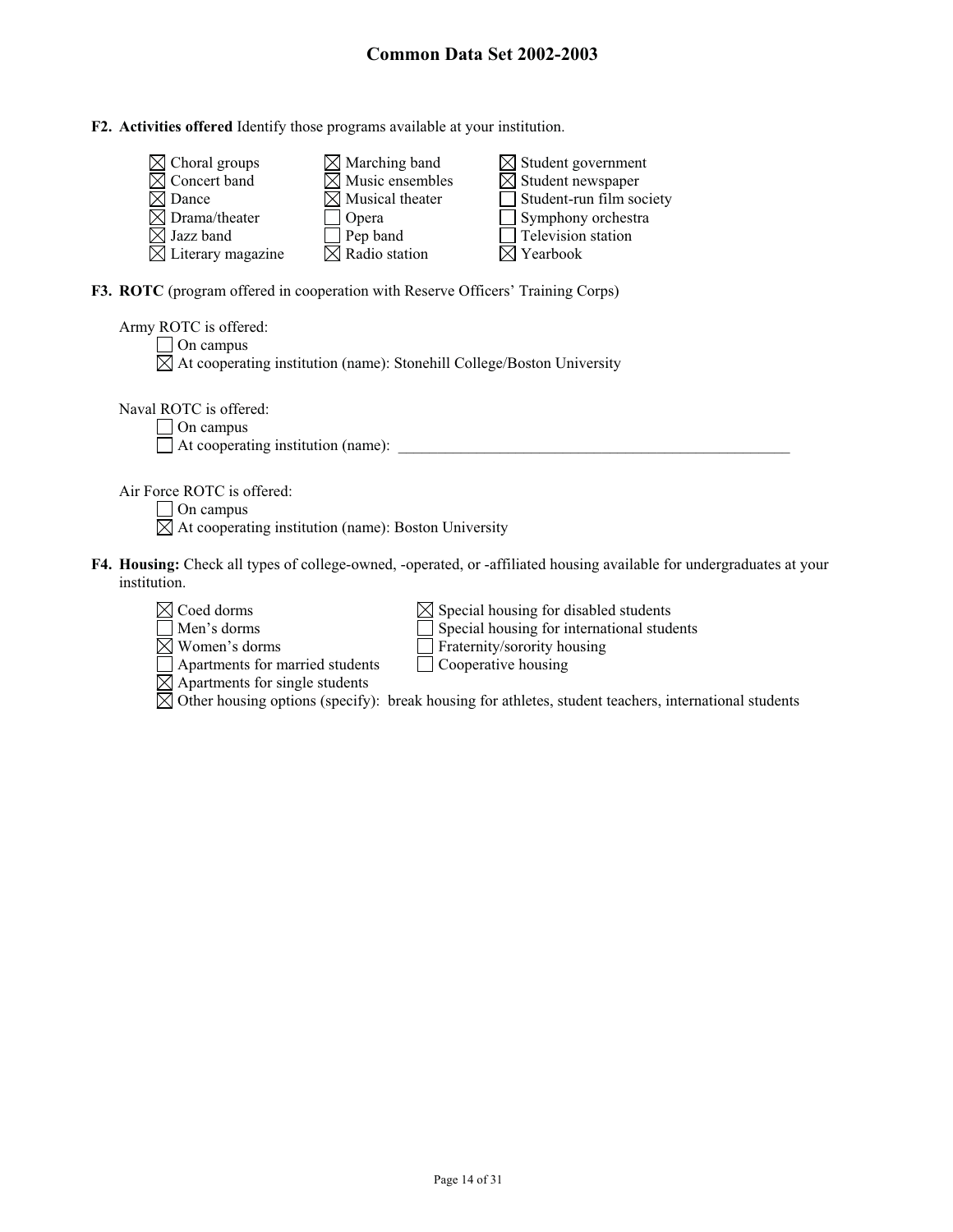## **G. ANNUAL EXPENSES**

#### **Provide 2002-2003 academic year costs for the following categories that are applicable to your institution.**

 $\Box$  Check here if your institution's 2003-2004 academic year costs are not available at this time and provide an approximate date (i.e., month/day) when your institution's final 2003-2004 academic year costs will be available:

#### **G1. Undergraduate full-time tuition, required fees, room and board**

List the typical tuition, required fees, and room and board for a full-time undergraduate student for the FULL 2002-2003 academic year (30 semester hours or 45 quarter hours for institutions that derive annual tuition by multiplying credit hour cost by number of credits). A full academic year refers to the period of time generally extending from September to June; usually equated to two semesters, two trimesters, three quarters, or the period covered by a four-one-four plan. Room and board is defined as double occupancy and 19 meals per week or the maximum meal plan. **Required fees** include only charges that all full-time students must pay that are *not* included in tuition (e.g., registration, health, or activity fees.) Do *not* include optional fees (e.g., parking, laboratory use).

|                              | <b>FIRST-YEAR</b> | <b>UNDERGRADUATES</b> |
|------------------------------|-------------------|-----------------------|
| <b>PRIVATE INSTITUTIONS:</b> |                   |                       |
| <b>PUBLIC INSTITUTIONS</b>   | 910               | 910                   |
| In-district:                 |                   |                       |
|                              | 910               | 910                   |
| In-state (out-of-district):  |                   |                       |
|                              | 7050              | 7050                  |
| Out-of-state:                |                   |                       |
| <b>NONRESIDENT ALIENS:</b>   | 7050              | 7050                  |
|                              |                   |                       |
| <b>REQUIRED FEES:</b>        | 2825              | 2825                  |
|                              |                   |                       |
|                              |                   |                       |
| <b>ROOM AND BOARD:</b>       | 5366              | 5366                  |
| (on-campus)                  |                   |                       |
| <b>ROOM ONLY:</b>            | 3108              | 3108                  |
| (on-campus)                  |                   |                       |
| <b>BOARD ONLY:</b>           | 2258              | 2258                  |
| (on-campus meal plan)        |                   |                       |

Comprehensive tuition and room and board fee (if your college cannot provide separate tuition and room and board fees):

Other: \_\_\_\_\_\_\_\_\_\_\_\_\_\_\_\_\_\_\_\_\_\_\_\_\_\_\_\_\_\_\_\_\_\_\_\_\_\_\_\_\_\_\_\_\_\_\_\_\_\_\_\_\_\_\_\_\_\_\_\_\_\_\_\_\_\_\_\_\_\_\_\_\_\_\_\_\_\_\_\_\_\_\_\_\_

#### **G2. Number of credits per term a student can take for the stated full-time tuition** 12 minimum 15 maximum

**G3. Do tuition and fees vary by year of study (e.g., sophomore, junior, senior)?**  $\Box$  Yes  $\Box$  No

G4. If tuition and fees vary by undergraduate instructional program, describe briefly:

#### $\mathcal{L}_\text{max} = \frac{1}{2} \sum_{i=1}^{n} \frac{1}{2} \sum_{i=1}^{n} \frac{1}{2} \sum_{i=1}^{n} \frac{1}{2} \sum_{i=1}^{n} \frac{1}{2} \sum_{i=1}^{n} \frac{1}{2} \sum_{i=1}^{n} \frac{1}{2} \sum_{i=1}^{n} \frac{1}{2} \sum_{i=1}^{n} \frac{1}{2} \sum_{i=1}^{n} \frac{1}{2} \sum_{i=1}^{n} \frac{1}{2} \sum_{i=1}^{n} \frac{1}{2} \sum_{i=1}^{n} \frac{1$ **G5. Provide the estimated expenses for a typical full-time undergraduate student:**

|                     | <b>Residents</b> | <b>Commuters</b><br>(living at home) | <b>Commuters</b><br>(not living at<br>home) |
|---------------------|------------------|--------------------------------------|---------------------------------------------|
| Books and supplies: | 600              | 600                                  | 600                                         |
| Room only:          |                  |                                      | 3200                                        |
| Board only:         |                  | 2200                                 | 2200                                        |
| Transportation:     | 500              | 1250                                 | 1250                                        |
| Other expenses:     | 1336             | 1336                                 | 1336                                        |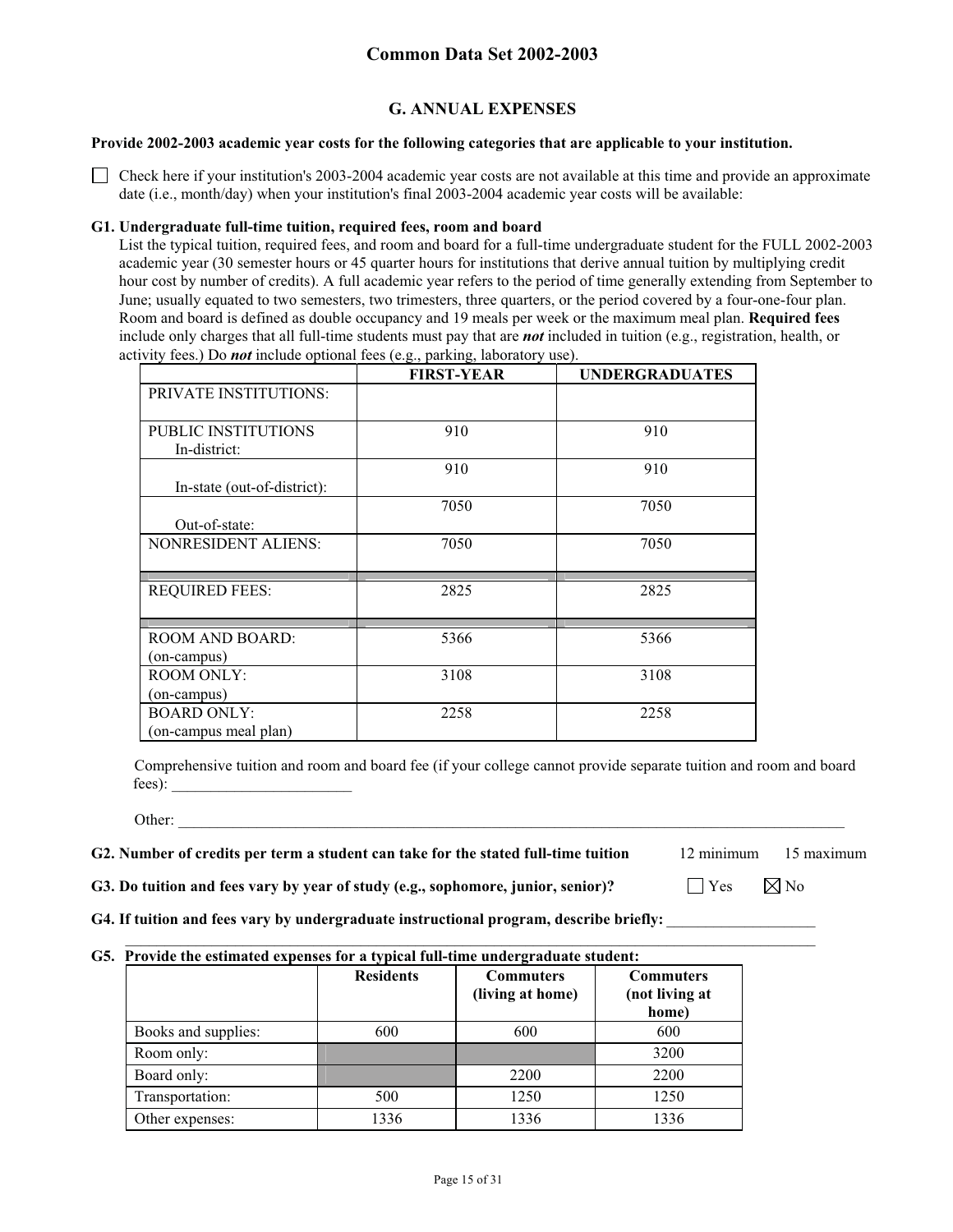## **G6. Undergraduate per-credit-hour charges:**

| <b>PRIVATE INSTITUTIONS:</b> |     |
|------------------------------|-----|
| PUBLIC INSTITUTIONS          | 154 |
| In-district:                 |     |
|                              | 154 |
| In-state (out-of-district):  |     |
|                              | 410 |
| Out-of-state:                |     |
| <b>NONRESIDENT ALIENS:</b>   | 410 |
|                              |     |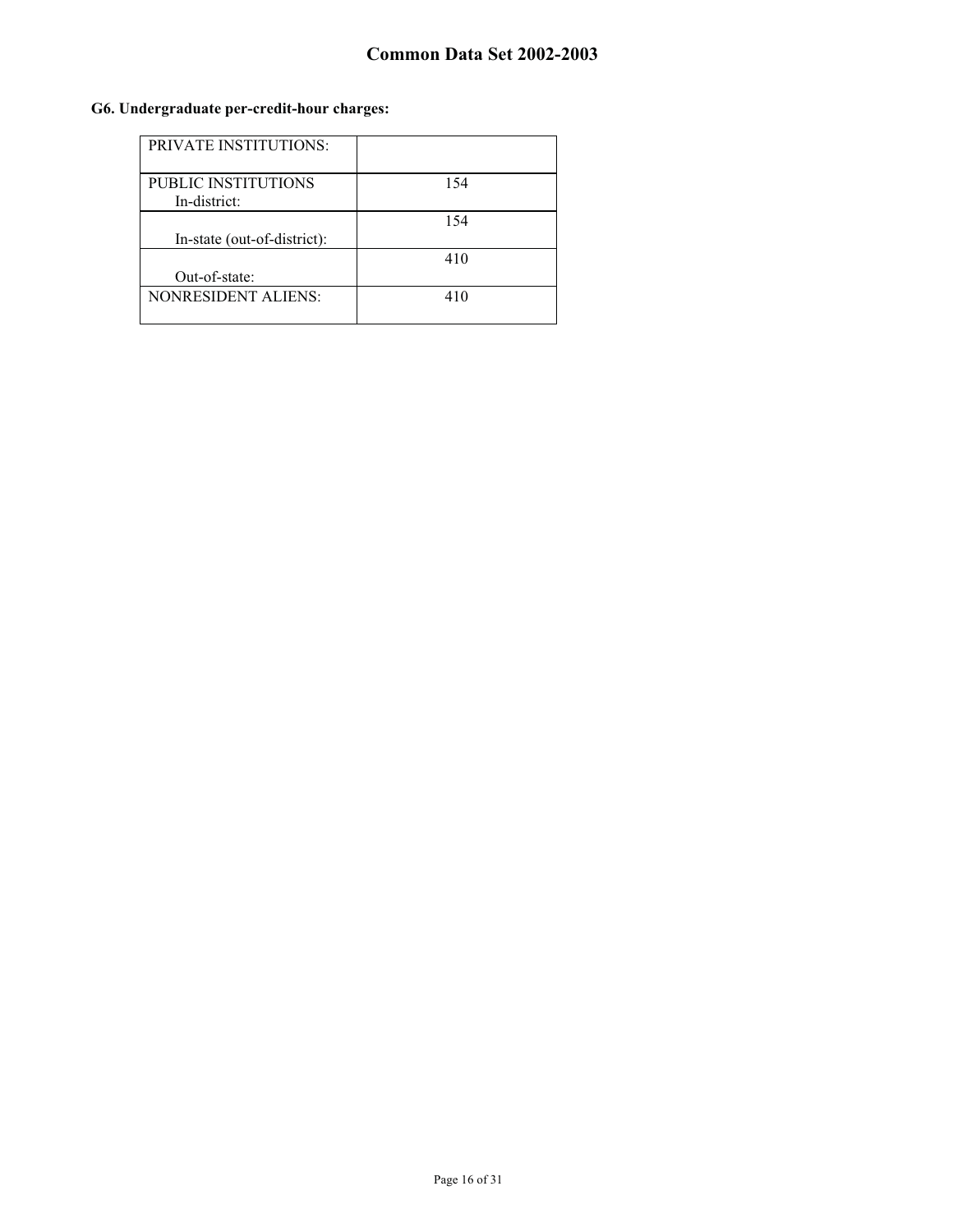## **H. FINANCIAL AID**

#### **Aid Awarded to Enrolled Undergraduates**

ù.

**H1.** Enter total dollar amounts **awarded** to full-time and less than full-time degree-seeking undergraduates **(using the same cohort reported in CDS Question B1, "total degree-seeking" undergraduates)** in the following categories. (Note: If the data being reported are final figures for the 2001-2002 academic year (see the next item below), use the 2001-2002 academic year's CDS Question B1 cohort.) Include aid awarded to international students (i.e., those not qualifying for federal aid). **Aid that is non-need-based but that was used to meet need should be reported in the need-based aid column. (For a suggested order of precedence in assigning categories of aid to cover need, see the entry for "nonneed-based gift aid" on the last page of the definitions section.)** 

Indicate the academic year for which data are reported for **items H1**, **H2**, **H2A**, and **H6** below: 2002-2003 estimated or  $\boxtimes$  2001-2002 final

|                                                                                                                                                                                              | Need-based            | Non-need-based     |
|----------------------------------------------------------------------------------------------------------------------------------------------------------------------------------------------|-----------------------|--------------------|
|                                                                                                                                                                                              | (Include non-need-    | (Exclude non-need- |
|                                                                                                                                                                                              | based aid use to meet | based aid use to   |
|                                                                                                                                                                                              | need.)                | meet need.)        |
|                                                                                                                                                                                              | \$                    | \$                 |
| <b>Scholarships/Grants</b>                                                                                                                                                                   |                       |                    |
| Federal                                                                                                                                                                                      | \$2,987,362           | $\mathbf{0}$       |
| <b>State</b>                                                                                                                                                                                 | \$3,038,017           | \$484,201          |
| Institutional (endowment, alumni, or<br>other institutional awards) and external<br>funds awarded by the college excluding<br>athletic aid and tuition waivers (which are<br>reported below) | \$426,807             | \$141,296          |
| Scholarships/grants from external sources<br>(e.g., Kiwanis, National Merit) not<br>awarded by the college                                                                                   | $\Omega$              | \$309,680          |
| <b>Total Scholarships/Grants</b>                                                                                                                                                             | \$6,452,186           | \$935,177          |
| Self-Help                                                                                                                                                                                    |                       |                    |
| Student loans from all sources (excluding<br>parent loans)                                                                                                                                   | \$4,083,324           | \$6,651,445        |
| Federal Work-Study                                                                                                                                                                           | \$504,324             |                    |
| State and other work-study/<br>employment                                                                                                                                                    |                       |                    |
| <b>Total Self-Help</b>                                                                                                                                                                       | \$4,587,648           | \$6,651,445        |
| <b>Parent Loans</b>                                                                                                                                                                          |                       | \$1,058,474        |
| <b>Tuition Waivers</b>                                                                                                                                                                       | \$914,766             |                    |
| <b>Athletic Awards</b>                                                                                                                                                                       |                       |                    |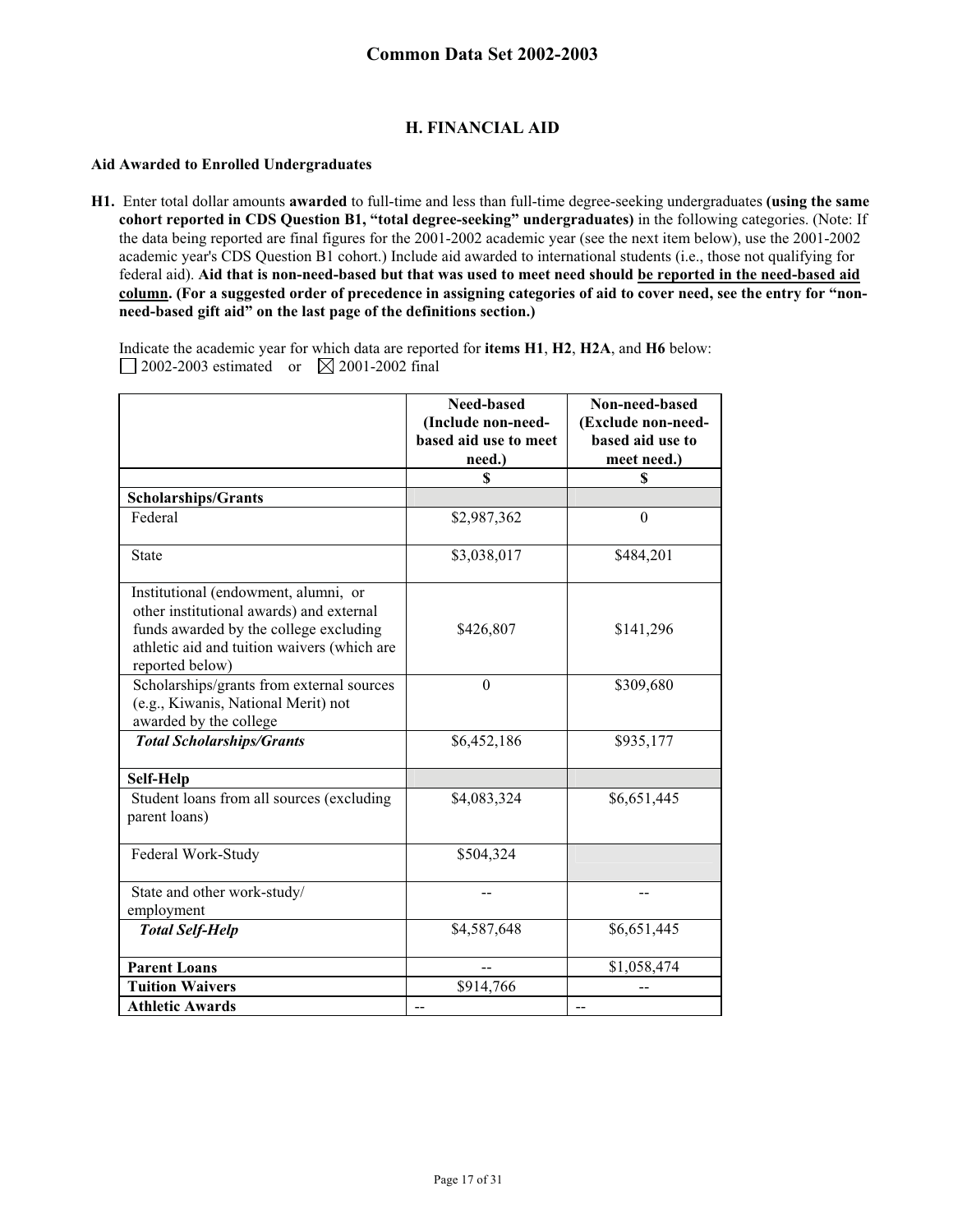**H2. Number of Enrolled Students Receiving Aid:** List the number of degree-seeking full-time and less-than-full-time undergraduates who applied for and received financial aid. **Aid that is non-need-based but that was used to meet need should be counted as need-based aid.** Numbers should reflect the cohort receiving the dollars reported in H1. Note: In the chart below, students may be counted in more than one row, and full-time freshmen should also be counted as full-time undergraduates.

|              |                                                                                                                                                                                                                              | <b>First-time</b><br><b>Full-time</b><br>Freshmen | <b>Full-time</b><br>Undergrad<br>(Incl. Fresh) | <b>Less Than</b><br><b>Full-time</b><br>Undergrad |
|--------------|------------------------------------------------------------------------------------------------------------------------------------------------------------------------------------------------------------------------------|---------------------------------------------------|------------------------------------------------|---------------------------------------------------|
| a)           | Number of degree-seeking undergraduate students (CDS Item B1 if<br>reporting on Fall 2002 cohort)                                                                                                                            | 1012                                              | 4123                                           | 2207                                              |
| b)           | Number of students in line a who were financial aid applicants (include<br>applicants for all types of aid)                                                                                                                  | 775                                               | 2472                                           | 669                                               |
| c)           | Number of students in line $\overline{b}$ who were determined to have financial need                                                                                                                                         | 467                                               | 1658                                           | 492                                               |
| d)           | Number of students in line c who received any financial aid                                                                                                                                                                  | 459                                               | 1622                                           | 457                                               |
| e)           | Number of students in line d who received any need-based gift aid                                                                                                                                                            | 453                                               | 1501                                           | 402                                               |
| f)           | Number of students in line d who received any need-based self-help aid                                                                                                                                                       | 269                                               | 1011                                           | 282                                               |
| g)           | Number of students in line d who received any non-need-based gift aid                                                                                                                                                        | 182                                               | 633                                            | 109                                               |
| h)           | Number of students in line d whose need was fully met (exclude PLUS<br>loans, unsubsidized loans, and private alternative loans)                                                                                             | 237                                               | 882                                            | 148                                               |
| $\mathbf{i}$ | On average, the percentage of need that was met of students who<br>received any need-based aid. Exclude any resources that were awarded to<br>replace EFC (PLUS loans, unsubsidized loans, and private alternative<br>loans) | 75%                                               | 75%                                            | 80%                                               |
| j)           | The average financial aid package of those in line d. Exclude any<br>resources that were awarded to replace EFC (PLUS loans, unsubsidized<br>loans, and private alternative loans)                                           | \$6,017                                           | \$6,470                                        | \$5,084                                           |
| k)           | Average need-based gift award of those in line e                                                                                                                                                                             | \$3,710                                           | \$3,336                                        | \$2,595                                           |
| $\mathbf{I}$ | Average need-based self-help award (excluding PLUS loans,<br>unsubsidized loans, and private alternative loans) of those in line f                                                                                           | \$2,080                                           | \$2,740                                        | \$2,741                                           |
| m)           | Average need-based loan (excluding PLUS loans, unsubsidized loans,<br>and private alternative loans) of those in line f who received a need-<br>based loan                                                                   | \$1,922                                           | \$2,643                                        | \$2,740                                           |

**H2A. Number of Enrolled Students Receiving Non-need-based Grants and Scholarships:** List the number of degreeseeking full-time and less-than-full-time undergraduates who had no financial need and who received non-need-based gift aid. Numbers should reflect the cohort receiving the dollars reported in H1. Note: In the chart below, students may be counted in more than one row, and full-time freshmen should also be counted as full-time undergraduates.

|                |                                                                           | <b>First-time</b> | <b>Full-time</b> | <b>Less Than</b> |
|----------------|---------------------------------------------------------------------------|-------------------|------------------|------------------|
|                |                                                                           | <b>Full-time</b>  | Undergrad        | <b>Full-time</b> |
|                |                                                                           | Freshmen          | (Incl. Fresh)    | Undergrad        |
| n)             | Number of students in line a who had no financial need and who            | 182               | 633              | 109              |
|                | received non-need-based gift aid (exclude those receiving athletic awards |                   |                  |                  |
|                | and tuition benefits)                                                     |                   |                  |                  |
| $\circ$ )      | Average dollar amount of non-need-based gift aid awarded to students in   |                   |                  |                  |
|                | line n                                                                    | \$3,178           | \$4,509          | \$3,569          |
| $\mathfrak{p}$ | Number of students in line a who received a non-need-based athletic       | 0                 | $\theta$         | 0                |
|                | grant or scholarship                                                      |                   |                  |                  |
| q)             | Average dollar amount of non-need-based athletic grants and               |                   |                  |                  |
|                | scholarships awarded to students in line <b>p</b>                         | \$0               | \$0              | \$0              |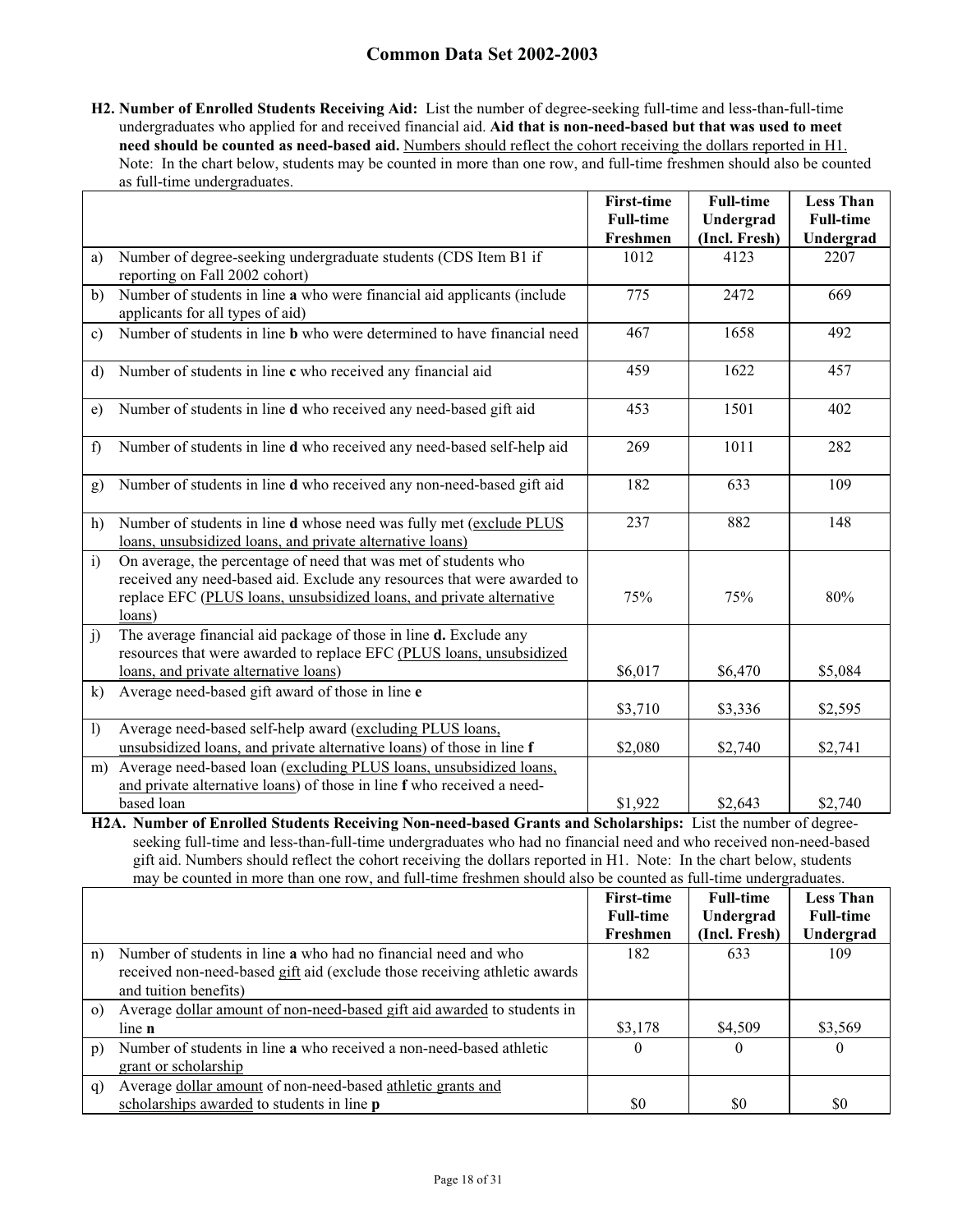**H3:** Which needs-analysis methodology does your institution use in awarding institutional aid?

- \_X\_ Federal methodology (FM)
- \_\_\_ Institutional methodology (IM)
- \_\_\_ Both FM and IM
- **H4.** Percent of the 2002 undergraduate class who graduated between July 1, 2001 and June 30, 2002 and borrowed through any loan programs (federal, state, subsidized, unsubsidized, private, etc.; exclude parent loans). Include only students who borrowed while enrolled at your institution.  $41\%$
- **H5.** Average per-borrower cumulative undergraduate indebtedness of those in line H4. Do not include money borrowed at other institutions: \$8,658

**Aid to Undergraduate Degree-seeking Nonresident Aliens** (Note: Report numbers and dollar amounts for the same academic year checked in item H1.)

**H6.** Indicate your institution's policy regarding financial aid for undergraduate degree-seeking nonresident aliens:

College-administered non-need-based financial aid is available<br>
College-administered financial aid is not available

College-administered need-based financial aid is available

College-administered financial aid is not available

If college-administered financial aid is available for undergraduate degree-seeking nonresident aliens, provide the number of undergraduate degree-seeking nonresident aliens who received need-based or non-need-based aid:

Average dollar amount awarded to undergraduate degree-seeking nonresident aliens: \$

Total dollar amount of financial aid from all sources awarded to all undergraduate degree-seeking nonresident aliens:  $\mathbb{S}$ 

#### **Process for First-Year/Freshman Students**

**H7.** Check off all financial aid forms domestic first-year (freshman) financial aid applicants must submit:

| <b>FAFSA</b>                                         |
|------------------------------------------------------|
| Institution's own financial aid form                 |
| CSS/Financial Aid PROFILE                            |
| State aid form                                       |
| Noncustodial (Divorced/Separated) Parent's Statement |
| Business/Farm Supplement                             |
| Other:                                               |

**H8.** Check off all financial aid forms nonresident alien first-year financial aid applicants must submit:

| Institution's own financial aid form        |
|---------------------------------------------|
| CSS/Financial Aid PROFILE                   |
| Foreign Student's Financial Aid Application |
| Foreign Student's Certification of Finances |
| Other:                                      |

**H9.** Indicate filing dates for first-year (freshman) students:

Priority date for filing required financial aid forms: 3/1 Deadline for filing required financial aid forms: rolling No deadline for filing required forms (applications processed on a rolling basis): X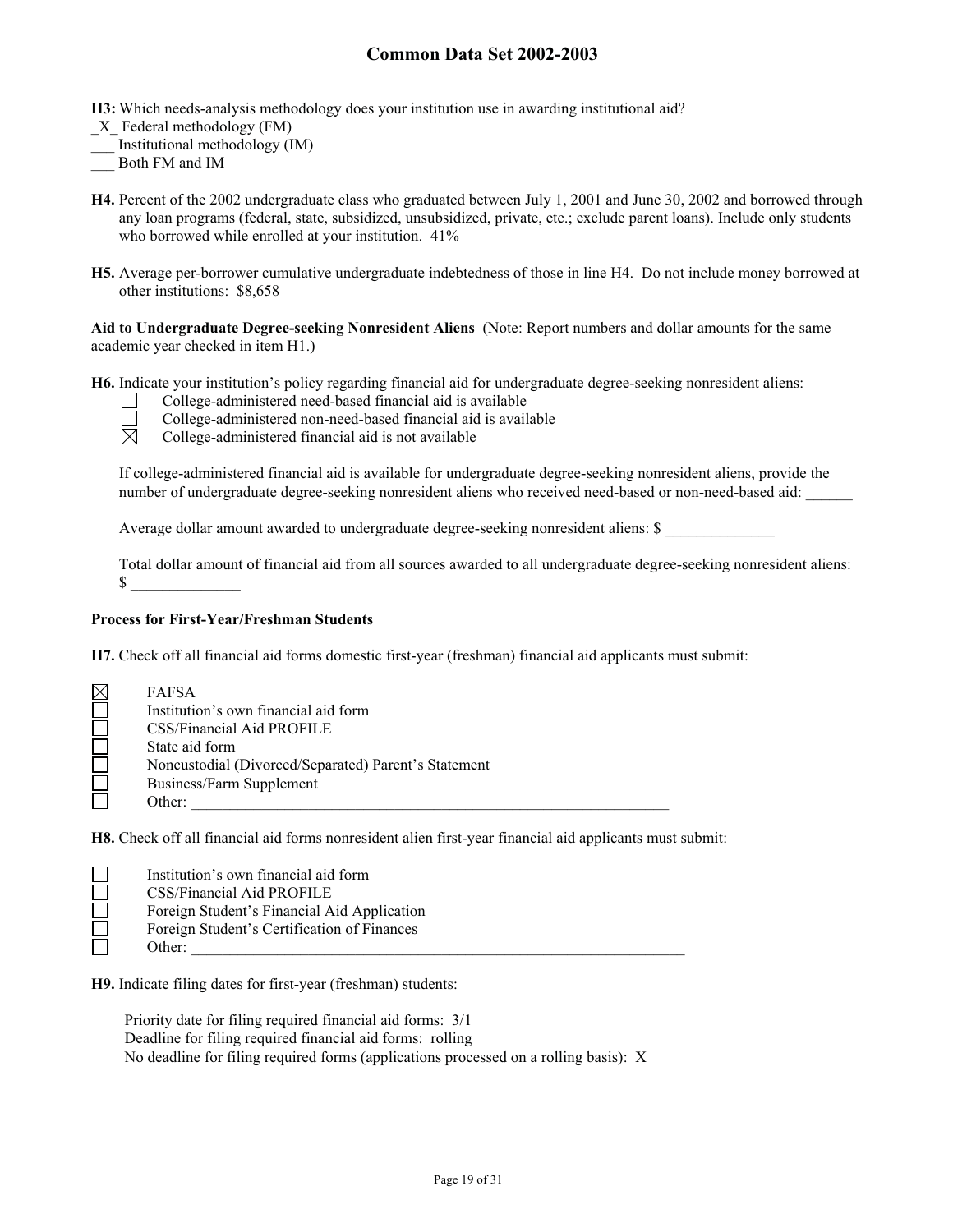**H10.** Indicate notification dates for first-year (freshman) students (answer a or b):

- a.) Students notified on or about (date): March 15
- b.) Students notified on a rolling basis: yes/no If yes, starting date: \_\_\_\_\_\_\_

**H11.** Indicate reply dates: Not required to reply.

Students must reply by (date): \_\_\_\_\_\_\_\_\_\_\_\_\_\_ or within \_\_\_\_\_\_\_ weeks of notification.

#### **Types of Aid Available**

Please check off all types of aid available to undergraduates at your institution:

**H12.** Loans

|                              | FEDERAL DIRECT STUDENT LOAN PROGRAM (DIRECT LOAN)<br>Direct Subsidized Stafford Loans<br>Direct Unsubsidized Stafford Loans<br>Direct PLUS Loans     |  |  |  |  |  |
|------------------------------|------------------------------------------------------------------------------------------------------------------------------------------------------|--|--|--|--|--|
|                              | FEDERAL FAMILY EDUCATION LOAN PROGRAM (FFEL)<br>FFEL Subsidized Stafford Loans<br>FFEL Unsubsidized Stafford Loans<br><b>FFEL PLUS Loans</b>         |  |  |  |  |  |
|                              | <b>Federal Perkins Loans</b><br><b>Federal Nursing Loans</b><br>State Loans<br>College/university loans from institutional funds<br>Other (specify): |  |  |  |  |  |
| H13. Scholarships and Grants |                                                                                                                                                      |  |  |  |  |  |

|             | NEED-BASED:                                          |
|-------------|------------------------------------------------------|
|             | Federal Pell                                         |
| $\times$    | <b>SEOG</b>                                          |
| $\boxtimes$ | State scholarships/grants                            |
| $\boxtimes$ | Private scholarships                                 |
| $\boxtimes$ | College/university gift aid from institutional funds |
|             | United Negro College Fund                            |
|             | Federal Nursing Scholarship                          |
|             | Other (specify):                                     |

**H14.** Check off criteria used in awarding institutional aid. Check all that apply.

| Non-need | <b>Need-based</b> |                    | Non-need | Need-based |                          |
|----------|-------------------|--------------------|----------|------------|--------------------------|
| X        |                   | Academics          |          |            | Leadership               |
|          |                   | Alumni affiliation |          |            | Minority status          |
|          |                   | Art                |          |            | Music/drama              |
|          |                   | Athletics          |          |            | Religious affiliation    |
|          |                   | Job skills         |          |            | State/district residency |
|          |                   | <b>ROTC</b>        |          |            |                          |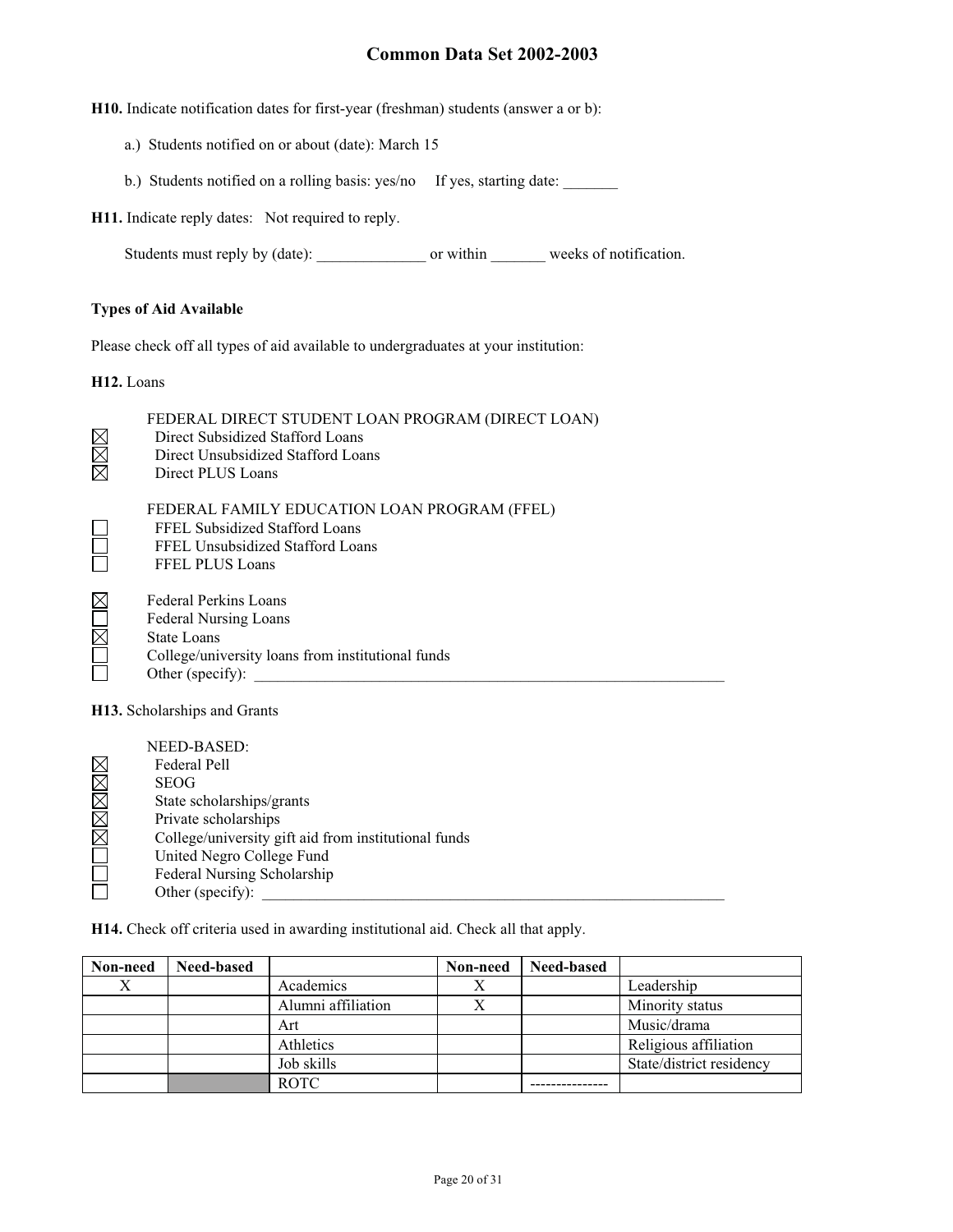## **I. INSTRUCTIONAL FACULTY AND CLASS SIZE**

## **I-1. Please report number of instructional faculty members in each category for Fall 2002.**

The following definition of instructional faculty is used by the American Association of University Professors (AAUP) in its annual Faculty Compensation Survey. Instructional Faculty is defined as those members of the instructional-research staff whose major regular assignment is instruction, including those with released time for research. Institutions are asked to EXCLUDE:

(a) instructional faculty in preclinical and clinical medicine

(b) administrative officers with titles such as dean of students, librarian, registrar, coach, and the like, even though they may devote part of their time to classroom instruction and may have faculty status,

(c) undergraduate or graduate students who assist in the instruction of courses, but have titles such as teaching assistant, teaching fellow, and the like

(d) faculty on leave without pay, and

(e) replacement faculty for faculty on sabbatical leave.

*Full-time:* faculty employed on a full-time basis

*Part-time*: faculty teaching less than two semesters, three quarters, two trimesters, or two four-month sessions. Also includes adjuncts and part-time instructors.

*Minority faculty*: includes faculty who designate themselves as black, non-Hispanic; American Indian or Alaskan native; Asian or Pacific Islander; or Hispanic.

*Doctorate*: includes such degrees as Doctor of Education, Doctor of Juridical Science, Doctor of Public Health, and Doctor of Philosophy degree in any field such as agronomy, food technology, education, engineering, public administration, ophthalmology, or radiology.

*First-professional*: includes the fields of dentistry (DDS or DMD), medicine (MD), optometry (OD), osteopathic medicine (DO), pharmacy (DPharm or BPharm), podiatric medicine (DPM), veterinary medicine (DVM), chiropractic (DC or DCM), law (JD) and theological professions (MDiv, MHL).

*Terminal degree*: the highest degree in a field: example, M. Arch (architecture) and MFA (master of fine arts).

|                                                     | <b>Full-time</b> | Part-time | <b>Total</b> |
|-----------------------------------------------------|------------------|-----------|--------------|
| Total number of instructional faculty<br>a.)        | 252              | 235       | 487          |
| Total number who are members of<br>b.               | 35               | 11        | 46           |
| minority groups                                     |                  |           |              |
| Total number who are women<br>c.                    | 106              | 112       | 218          |
| Total number who are men<br>d.                      | 146              | 123       | 269          |
| Total number who are nonresident aliens<br>e.       | $\theta$         | 0         | $\theta$     |
| (international)                                     |                  |           |              |
| Total number with doctorate, first<br>$f_{\cdot}$ ) | 228              | 12        | 240          |
| professional, or other terminal degree              |                  |           |              |
| Total number whose highest degree is a<br>g.)       | 24               | 7         | 31           |
| master's but not a terminal master's                |                  |           |              |
| h.) Total number whose highest degree is a          | $\theta$         | $\Omega$  | $\theta$     |
| bachelor's                                          |                  |           |              |
| Total number whose highest degree is<br>i.)         | $\theta$         | 216       | 216          |
| unknown or other (Note: Items $f, g, h$ ,           |                  |           |              |
| and i must sum up to item a.)                       |                  |           |              |

## **I-2. Student to Faculty Ratio**

Report the Fall 2002 ratio of full-time equivalent students (full-time plus 1/3 part time) to full-time equivalent instructional faculty (full time plus 1/3 part time). In the ratio calculations, exclude both faculty and students in stand-alone graduate or professional programs such as medicine, law, veterinary, dentistry, social work, business, or public health in which faculty teach virtually only graduate level students. Do not count undergraduate or graduate student teaching assistants as faculty.

Fall 2002 Student to Faculty ratio: 19 to 1.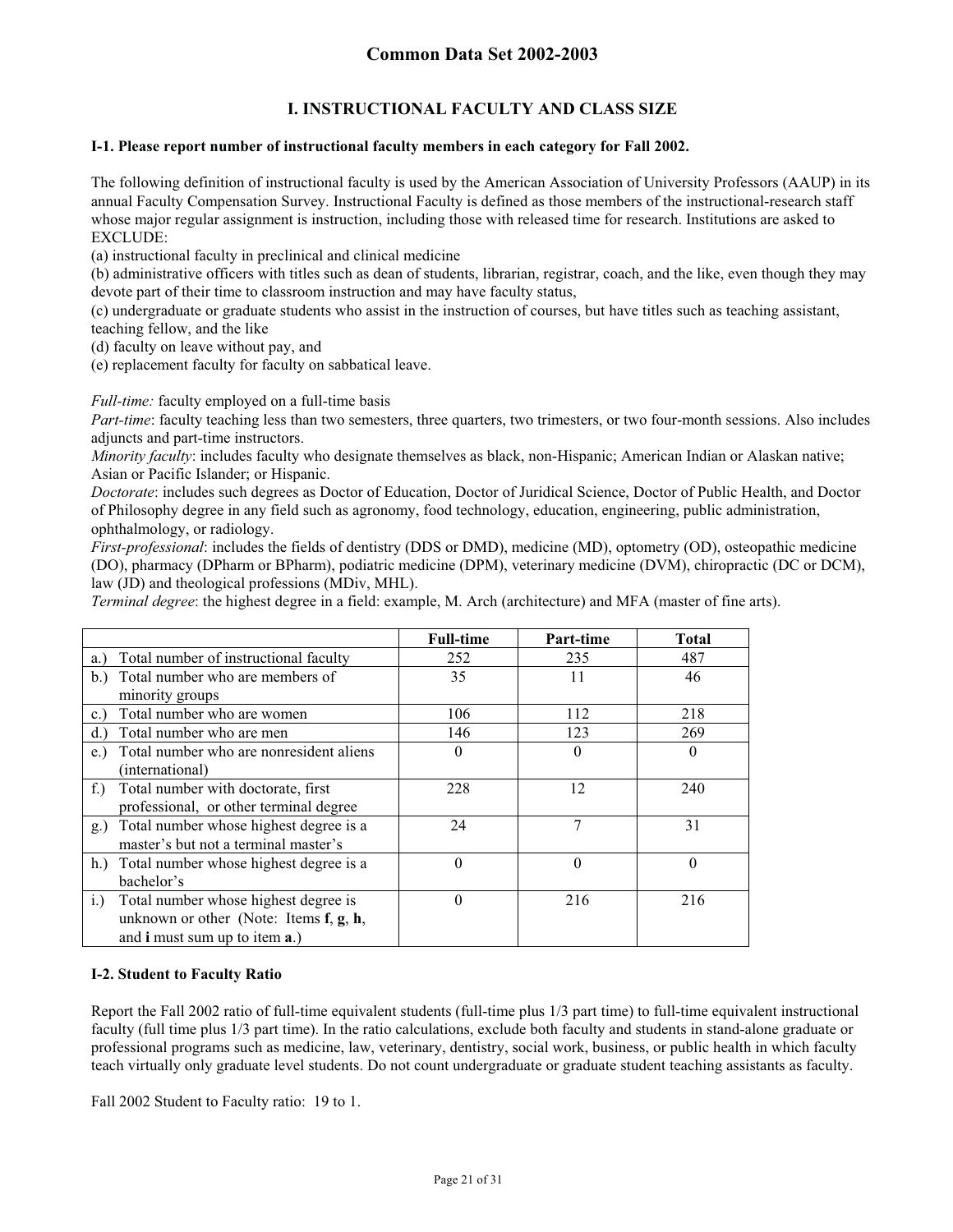#### **I-3. Undergraduate Class Size**

In the table below, please use the following definitions to report information about the size of classes and class sections offered in the Fall 2002 term.

*Class Sections:* A class section is an organized course offered for credit, identified by discipline and number, meeting at a stated time or times in a classroom or similar setting, and not a subsection such as a laboratory or discussion session. Undergraduate class sections are defined as any sections in which at least one degree-seeking undergraduate student is enrolled for credit. Exclude distance learning classes and noncredit classes and individual instruction such as dissertation or thesis research, music instruction, or one-to-one readings. Exclude students in independent study, co-operative programs, internships, foreign language taped tutor sessions, practicums, and all students in one-on-one classes. Each class section should be counted only once and should not be duplicated because of course catalog cross-listings.

*Class Subsections:* A class subsection includes any subsection of a course, such as laboratory, recitation, and discussion subsections that are supplementary in nature and are scheduled to meet separately from the lecture portion of the course. Undergraduate subsections are defined as any subsections of courses in which degree-seeking undergraduate students enrolled for credit. As above, exclude noncredit classes and individual instruction such as dissertation or thesis research, music instruction, or one-to-one readings. Each class subsection should be counted only once and should not be duplicated because of cross-listings.

Using the above definitions, please report for each of the following class-size intervals the number of *class sections* and *class subsections* offered in Fall 2002. For example, a lecture class with 800 students who met at another time in 40 separate labs with 20 students should be counted once in the "100+" column in the class section column and 40 times under the "20- 29" column of the class subsections table.

#### **Number of Class Sections with Undergraduates Enrolled**

|                   | 2-9   | -<br>10-19 | 20-29 | 30-39 | 40-49 | 50-99 | $100+$ | Total |
|-------------------|-------|------------|-------|-------|-------|-------|--------|-------|
| <b>CLASS</b>      | 98    | 356        | 391   | 171   | 193   | 33    | 4      | 1246  |
| <b>SECTIONS</b>   |       |            |       |       |       |       |        |       |
|                   |       |            |       |       |       |       |        |       |
|                   | $2-9$ | $10-19$    | 20-29 | 30-39 | 40-49 | 50-99 | $100+$ | Total |
| <b>CLASS SUB-</b> | 8     | 56         | 40    |       | 0     |       |        | 104   |
| <b>SECTIONS</b>   |       |            |       |       |       |       |        |       |

#### **Undergraduate Class Size (provide numbers)**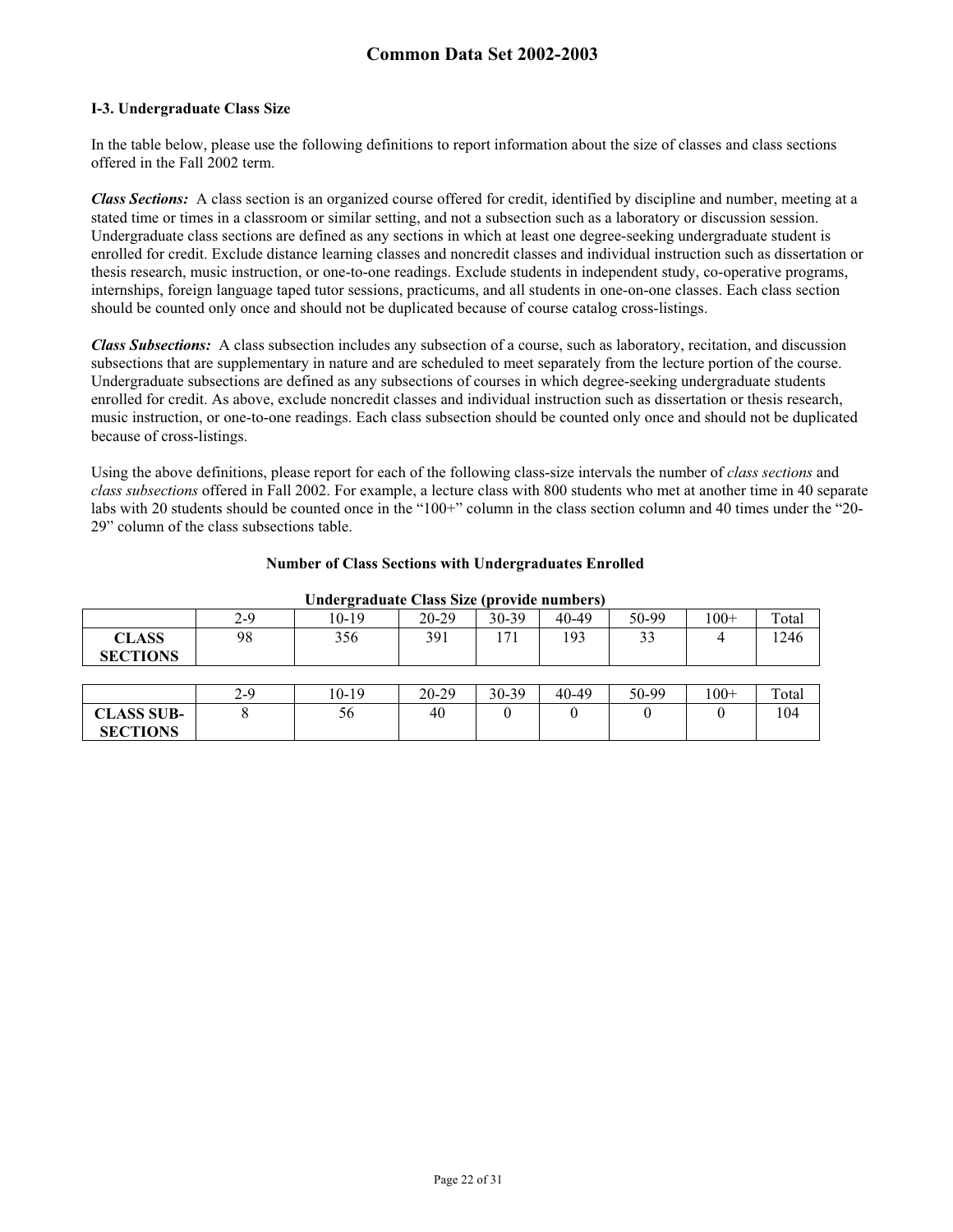## **J. DEGREES CONFERRED**

## **Degrees conferred between July 1, 2001 and June 30, 2002**

## **Reference: IPEDS Completions, Part A**

For each of the following discipline areas, provide the percentage of diplomas/certificates, associate, and bachelor's degrees awarded.

| Category                          | Diploma/            | <b>Associate</b> | <b>Bachelor's</b> | <b>CIP 1990 Categories to</b> |
|-----------------------------------|---------------------|------------------|-------------------|-------------------------------|
|                                   | <b>Certificates</b> |                  |                   | Include                       |
| Agriculture                       |                     |                  |                   | $1$ and $2$                   |
| Architecture                      |                     |                  |                   | $\overline{4}$                |
| Area and ethnic studies           |                     |                  |                   | $\overline{5}$                |
| Biological/life sciences          |                     |                  | 2.5%              | 26                            |
| Business/marketing                |                     |                  | 14.8%             | 8 and 52                      |
| Communications/communication      |                     |                  | 7.9%              | 9 and 10                      |
| technologies                      |                     |                  |                   |                               |
| Computer and information          |                     |                  | 1.8%              | 11                            |
| sciences                          |                     |                  |                   |                               |
| Education                         |                     |                  | 13.4%             | 13                            |
| Engineering/engineering           |                     |                  |                   | 14 and 15                     |
| technologies                      |                     |                  |                   |                               |
| English                           |                     |                  | 6.0%              | 23                            |
| Foreign languages and literature  |                     |                  | 1.2%              | 16                            |
| Health professions and related    |                     |                  | 2.1%              | $\overline{51}$               |
| sciences                          |                     |                  |                   |                               |
| Home economics and vocational     |                     |                  |                   | 19 and 20                     |
| home economics                    |                     |                  |                   |                               |
| Interdisciplinary studies         |                     |                  |                   | 30                            |
| Law/legal studies                 |                     |                  | 0.1%              | 22                            |
| Liberal arts/general studies      |                     |                  |                   | 24                            |
| Library science                   |                     |                  |                   | 25                            |
| Mathematics                       |                     |                  | 1.4%              | 27                            |
| Military science and technologies |                     |                  |                   | 28 and 29                     |
| Natural resources/environmental   |                     |                  |                   | 3                             |
| science                           |                     |                  |                   |                               |
| Parks and recreation              |                     |                  | 5.4%              | 31                            |
| Personal and miscellaneous        |                     |                  |                   | 12                            |
| services                          |                     |                  |                   |                               |
| Philosophy, religion, theology    |                     |                  | 0.6%              | 38 and 39                     |
| Physical sciences                 |                     |                  | 2.6%              | 40 and 41                     |
| Protective services/public        |                     |                  | 6.7%              | 43 and 44                     |
| administration                    |                     |                  |                   |                               |
| Psychology                        |                     |                  | 12.3%             | 42                            |
| Social sciences and history       |                     |                  | 14.8%             | 45                            |
| Trade and industry                |                     |                  | 2.1%              | 46, 47, 48, and 49            |
| Visual and performing arts        |                     |                  | 4.4%              | 50                            |
| Other                             |                     |                  |                   |                               |
| <b>TOTAL</b>                      | 100%                | 100%             | 100%              |                               |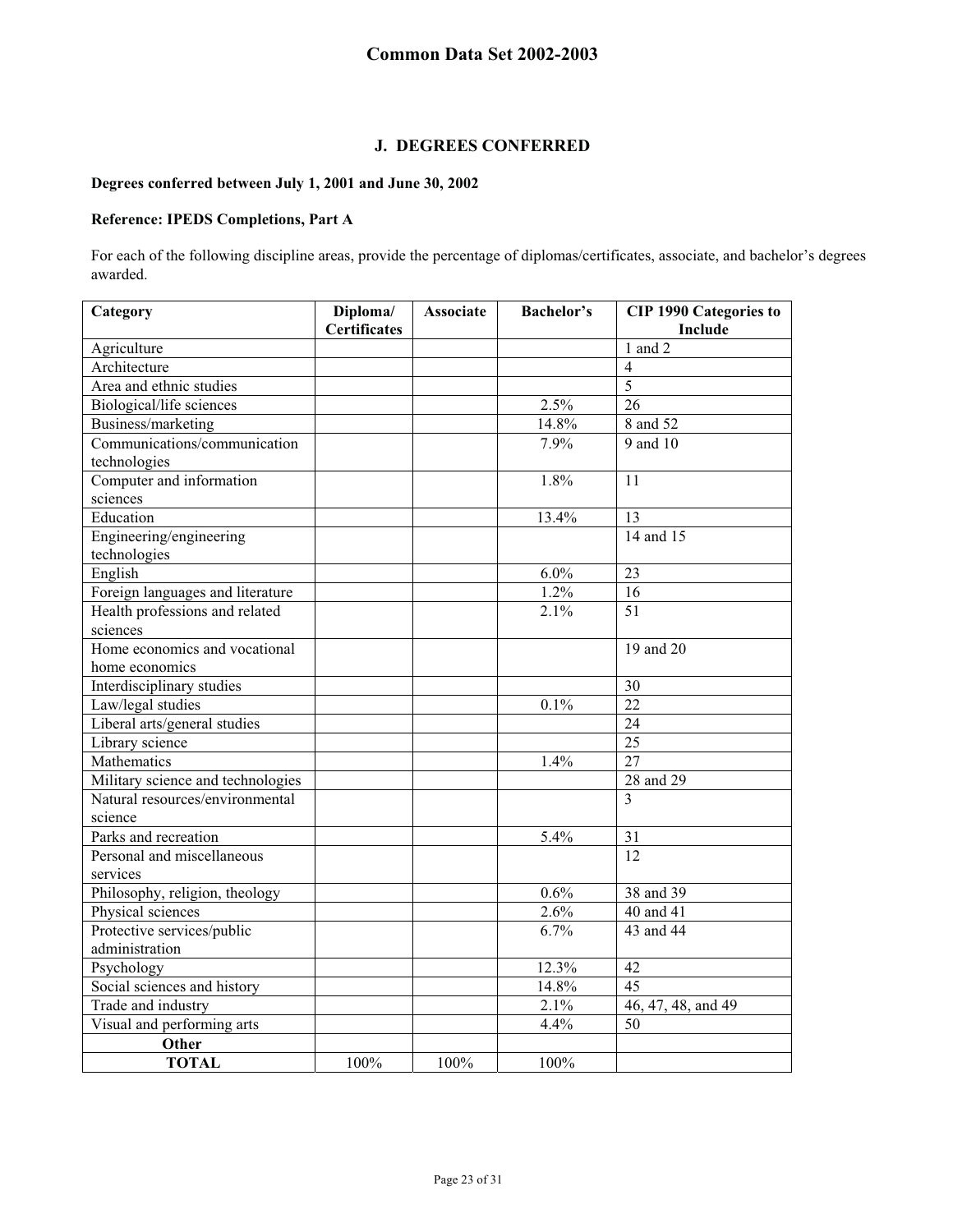## **Common Data Set Definitions 2002**

#### $\ddot{\bullet}$ **All definitions related to the financial aid section appear at the end of the Definitions document.**

 $\ddot{\bullet}$  Items preceded by an asterisk (\*) represent definitions agreed to among publishers which do not appear on the CDS document but may be present on individual publishers' surveys.

**\*Academic advisement:** Plan under which each student is assigned to a faculty member or a trained adviser, who, through regular meetings, helps the student plan and implement immediate and long-term academic and vocational goals.

**Accelerated program:** Completion of a college program of study in fewer than the usual number of years, most often by attending summer sessions and carrying extra courses during the regular academic term**.** 

**Admitted student:** Applicant who is offered admission to a degree-granting program at your institution.

**\*Adult student services:** Admission assistance, support, orientation, and other services expressly for adults who have started college for the first time, or who are re-entering after a lapse of a few years.

**American Indian or Alaska native:** A person having origins in any of the original peoples of North America and who maintains cultural identification through tribal affiliation or community recognition.

**Applicant (first-time, first year):** An individual who has fulfilled the institution's requirements to be considered for admission (including payment or waiving of the application fee, if any) and who has been notified of one of the following actions: admission, nonadmission, placement on waiting list, or application withdrawn (by applicant or institution).

**Application fee:** That amount of money that an institution charges for processing a student's application for acceptance. This amount is *not* creditable toward tuition and required fees, nor is it refundable if the student is not admitted to the institution.

**Asian or Pacific Islander:** A person having origins in any of the original peoples of the Far East, Southeast Asia, the Indian Subcontinent, or Pacific Islands. This includes people from China, Japan, Korea, the Philippine Islands, American Samoa, India, and Vietnam.

**Associate degree:** An award that normally requires at least two but less than four years of full-time equivalent college work.

**Bachelor's degree:** An award (baccalaureate or equivalent degree, as determined by the Secretary of the U.S. Department of Education) that normally requires at least four years but *not* more than five years of full-time equivalent college-level work. This includes ALL bachelor's degrees conferred in a five-year cooperative (work-study plan) program. (A cooperative plan provides for alternate class attendance and employment in business, industry, or government; thus, it allows students to combine actual work experience with their college studies.) Also, it includes bachelor's degrees in which the normal four years of work are completed in three years.

**Black, non-Hispanic:** A person having origins in any of the black racial groups of Africa (except those of Hispanic origin).

**Board (charges):** Assume average cost for 19 meals per week or the maximum meal plan.

**Books and supplies (costs):** Average cost of books and supplies. Do not include unusual costs for special groups of students (e.g., engineering or art majors), unless they constitute the majority of students at your institution.

**Calendar system:** The method by which an institution structures most of its courses for the academic year.

**\*Career and placement services:** A range of services, including (often) the following: coordination of visits of employers to campus; aptitude and vocational testing; interest inventories, personal counseling; help in resume writing, interviewing, launching the job search; listings for those students desiring employment and those seeking permanent positions; establishment of a permanent reference folder; career resource materials.

**Carnegie units:** One year of study or the equivalent in a secondary school subject.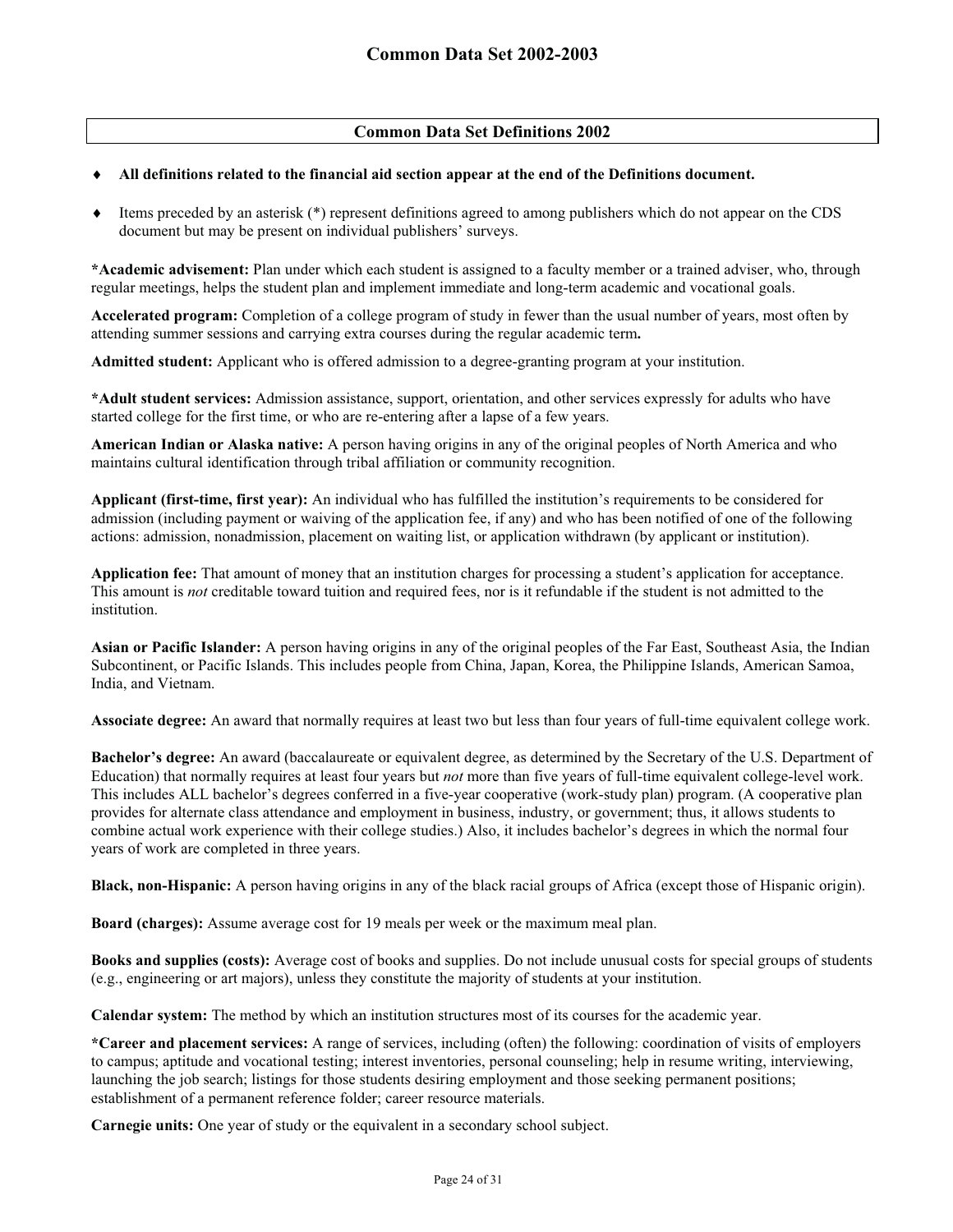## **Certificate:** See **Postsecondary award, certificate, or diploma.**

**Class rank:** The relative numerical position of a student in his or her graduating class, calculated by the high school on the basis of grade-point average, whether weighted or unweighted.

**College-preparatory program:** Courses in academic subjects (English, history and social studies, foreign languages, mathematics, science, and the arts) that stress preparation for college or university study.

**Common Application:** The standard application form distributed by the National Association of Secondary School Principals for a large number of private colleges who are members of the Common Application Group.

**\*Community service program:** Referral center for students wishing to perform volunteer work in the community or participate in volunteer activities coordinated by academic departments.

**Commuter:** A student who lives off campus in housing that is not owned by, operated by, or affiliated with the college. This category includes students who commute from home and students who have moved to the area to attend college.

**Contact hour:** A unit of measure that represents an hour of scheduled instruction given to students. Also referred to as clock hour.

**Continuous basis (for program enrollment):** A calendar system classification that is used by institutions that enroll students at any time during the academic year. For example, a cosmetology school or a word processing school might allow students to enroll and begin studies at various times, with no requirement that classes begin on a certain date.

**Cooperative housing:** College-owned, -operated, or -affiliated housing in which students share room and board expenses and participate in household chores to reduce living expenses.

**Cooperative (work-study plan) program:** A program that provides for alternate class attendance and employment in business, industry, or government.

**\*Counseling service:** Activities designed to assist students in making plans and decisions related to their education, career, or personal development.

**Credit:** Recognition of attendance or performance in an instructional activity (course or program) that can be applied by a recipient toward the requirements for a degree, diploma, certificate, or other formal award.

**Credit course:** A course that, if successfully completed, can be applied toward the number of courses required for achieving a degree, diploma, certificate, or other formal award.

**Credit hour:** A unit of measure representing an hour (50 minutes) of instruction over a 15-week period in a semester or trimester system or a 10-week period in a quarter system. It is applied toward the total number of hours needed for completing the requirements of a degree, diploma, certificate, or other formal award.

**Cross-registration:** A system whereby students enrolled at one institution may take courses at another institution without having to apply to the second institution.

**Deferred admission:** The practice of permitting admitted students to postpone enrollment, usually for a period of one academic term or one year.

**Degree:** An award conferred by a college, university, or other postsecondary education institution as official recognition for the successful completion of a program of studies.

**Degree-seeking students:** Students enrolled in courses for credit who are recognized by the institution as seeking a degree or formal award. At the undergraduate level, this is intended to include students enrolled in vocational or occupational programs.

**Differs by program (calendar system):** A calendar system classification that is used by institutions that have occupational/vocational programs of varying length. These schools may enroll students at specific times depending on the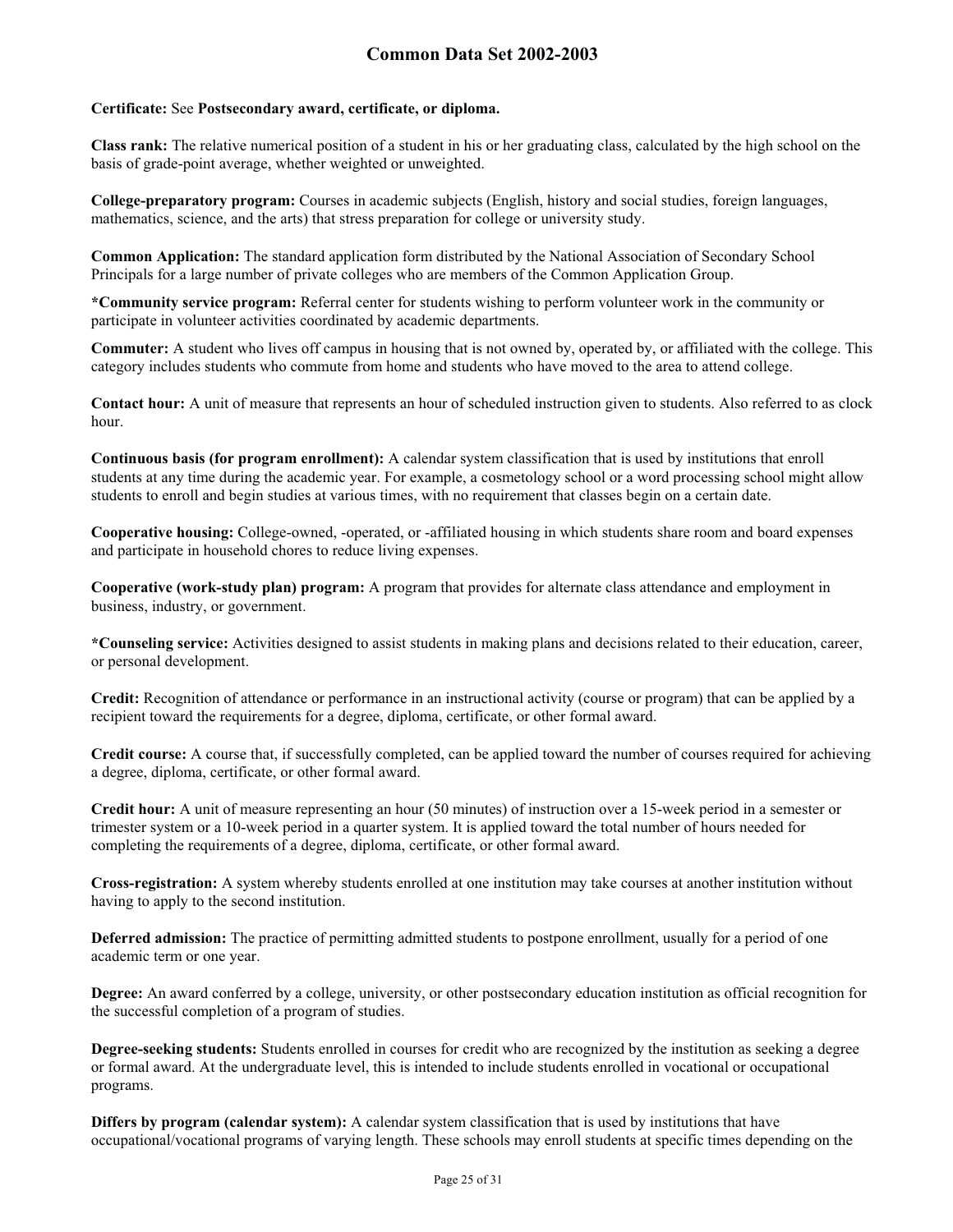program desired. For example, a school might offer a two-month program in January, March, May, September, and November; and a three-month program in January, April, and October.

#### **Diploma:** See **Postsecondary award, certificate, or diploma.**

**Distance learning:** An option for earning course credit at off-campus locations via cable television, internet, satellite classes, videotapes, correspondence courses, or other means.

**Doctoral degree:** The highest award a student can earn for graduate study. The doctoral degree classification includes such degrees as Doctor of Education, Doctor of Juridical Science, Doctor of Public Health, and the Doctor of Philosophy degree in any field such as agronomy, food technology, education, engineering, public administration, ophthalmology, or radiology. For the Doctor of Public Health degree, the prior degree is generally earned in the closely related field of medicine or in sanitary engineering.

**Double major:** Program in which students may complete two undergraduate programs of study simultaneously.

**Dual enrollment:** A program through which high school students may enroll in college courses while still enrolled in high school. Students are not required to apply for admission to the college in order to participate.

**Early action plan:** An admission plan that allows students to apply and be notified of an admission decision well in advance of the regular notification dates. If admitted, the candidate is not committed to enroll; the student may reply to the offer under the college's regular reply policy.

**Early admission:** A policy under which students who have not completed high school are admitted and enroll full time in college, usually after completion of their junior year.

**Early decision plan:** A plan that permits students to apply and be notified of an admission decision (and financial aid offer if applicable) well in advance of the regular notification date. Applicants agree to accept an offer of admission and, if admitted, to withdraw their applications from other colleges. There are three possible decisions for early decision applicants: admitted, denied, or not admitted but forwarded for consideration with the regular applicant pool, without prejudice.

**English as a Second Language (ESL):** A course of study designed specifically for students whose native language is not English.

**Exchange student program-domestic:** Any arrangement between a student and a college that permits study for a semester or more at another college **in the United States** without extending the amount of time required for a degree. **See also Study abroad**.

**External degree program:** A program of study in which students earn credits toward a degree through independent study, college courses, proficiency examinations, and personal experience. External degree programs require minimal or no classroom attendance.

**Extracurricular activities (as admission factor):** Special consideration in the admissions process given for participation in both school and nonschool-related activities of interest to the college, such as clubs, hobbies, student government, athletics, performing arts, etc.

**First professional certificate (postdegree):** An award that requires completion of an organized program of study designed for persons who have completed the first professional degree. Examples could be refresher courses or additional units of study in a specialty or subspecialty.

**First professional degree:** An award in one of the following fields: Chiropractic (DC, DCM), dentistry (DDS, DMD), medicine (MD), optometry (OD), osteopathic medicine (DO), rabbinical and Talmudic studies (MHL, Rav), Pharmacy (BPharm, PharmD), podiatry (PodD, DP, DPM), veterinary medicine (DVM), law (LLB, JD), divinity/ministry (BD, MDiv).

First-time student: A student attending any institution for the first time at the level enrolled. Includes students enrolled in the fall term who attended a postsecondary institution for the first time at the same level in the prior summer term. Also includes students who entered with advanced standing (college credit earned before graduation from high school).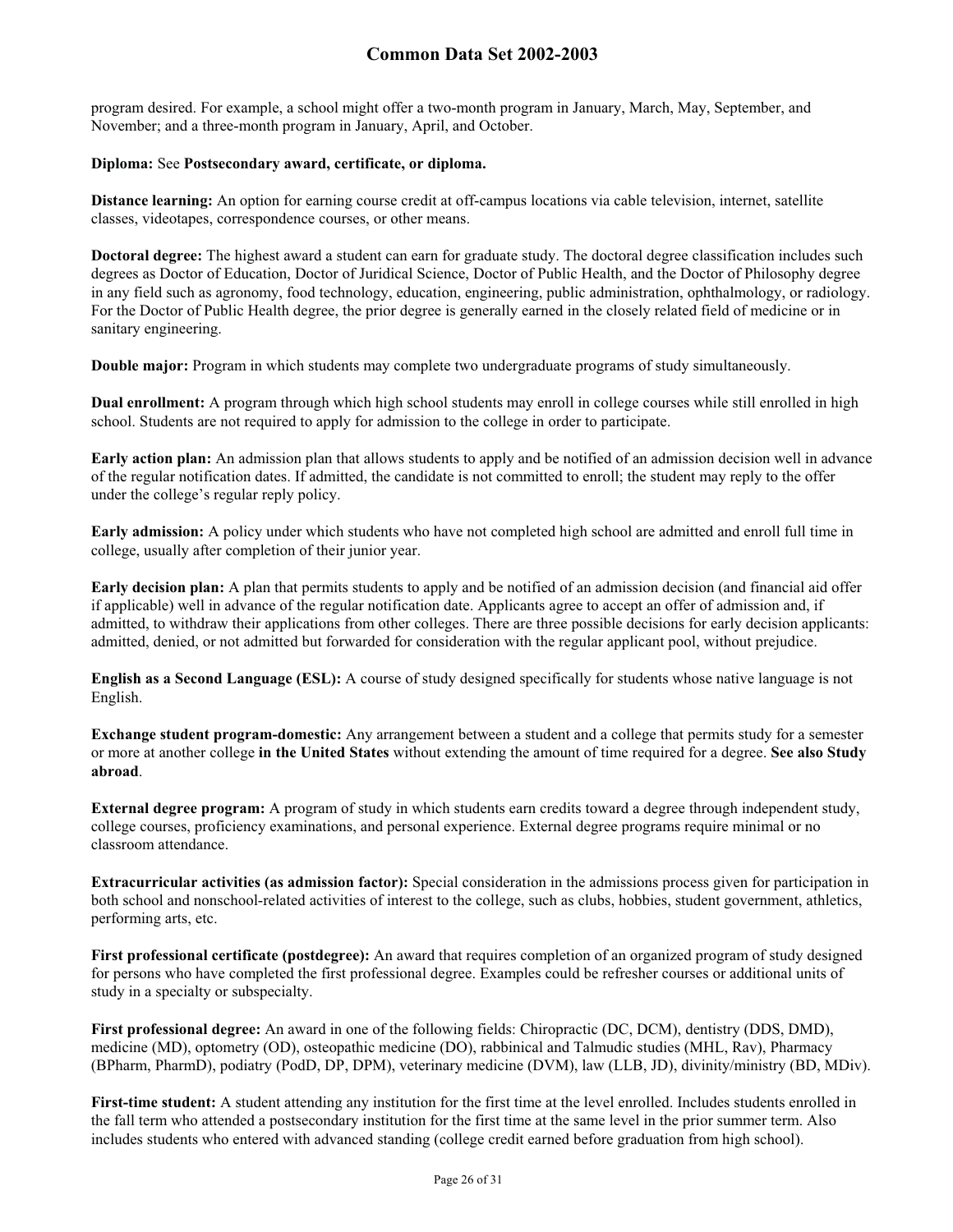**First-time, first-year (freshman) student:** A student attending any institution for the first time at the undergraduate level. Includes students enrolled in the fall term who attended college for the first time in the prior summer term. Also includes students who entered with advanced standing (college credits earned before graduation from high school).

**First-year student:** A student who has completed less than the equivalent of 1 full year of undergraduate work; that is, less than 30 semester hours (in a 120-hour degree program) or less than 900 contact hours.

**Freshman:** A first-year undergraduate student.

**\*Freshman/new student orientation:** Orientation addressing the academic, social, emotional, and intellectual issues involved in beginning college. May be a few hours or a few days in length; at some colleges, there is a fee.

**Full-time student (undergraduate):** A student enrolled for 12 or more semester credits, 12 or more quarter credits, or 24 or more contact hours a week each term.

**Geographical residence (as admission factor):** Special consideration in the admission process given to students from a particular region, state, or country of residence.

**Grade-point average (academic high school GPA):** The sum of grade points a student has earned in secondary school divided by the number of courses taken. The most common system of assigning numbers to grades counts four points for an A, three points for a B, two points for a C, one point for a D, and no points for an E or F. Unweighted GPA's assign the same weight to each course. Weighting gives students additional points for their grades in advanced or honors courses.

**Graduate student:** A student who holds a bachelor's or first professional degree, or equivalent, and is taking courses at the post-baccalaureate level.

**\*Health services:** Free or low cost on-campus primary and preventive health care available to students.

**High school diploma or recognized equivalent:** A document certifying the successful completion of a prescribed secondary school program of studies, or the attainment of satisfactory scores on the Tests of General Educational Development (GED), or another state-specified examination.

**Hispanic:** A person of Mexican, Puerto Rican, Cuban, Central or South American, or other Spanish culture or origin, regardless of race.

**Honors program:** Any special program for very able students offering the opportunity for educational enrichment, independent study, acceleration, or some combination of these.

**Independent study:** Academic work chosen or designed by the student with the approval of the department concerned, under an instructor's supervision, and usually undertaken outside of the regular classroom structure.

**In-state tuition:** The tuition charged by institutions to those students who meet the state's or institution's residency requirements.

#### **International student:** See **Nonresident alien.**

**Internship:** Any short-term, supervised work experience usually related to a student's major field, for which the student earns academic credit. The work can be full- or part-time, on- or off-campus, paid or unpaid.

**\*Learning center:** Center offering assistance through tutors, workshops, computer programs, or audiovisual equipment in reading, writing, math, and skills such as taking notes, managing time, taking tests.

**\*Legal services:** Free or low cost legal advice for a range of issues (personal and other).

**Liberal arts/career combination:** Program in which a student earns undergraduate degrees in two separate fields, one in a liberal arts major and the other in a professional or specialized major, whether on campus or through cross-registration.

**Master's degree:** An award that requires the successful completion of a program of study of at least the full-time equivalent of one but not more than two academic years of work beyond the bachelor's degree.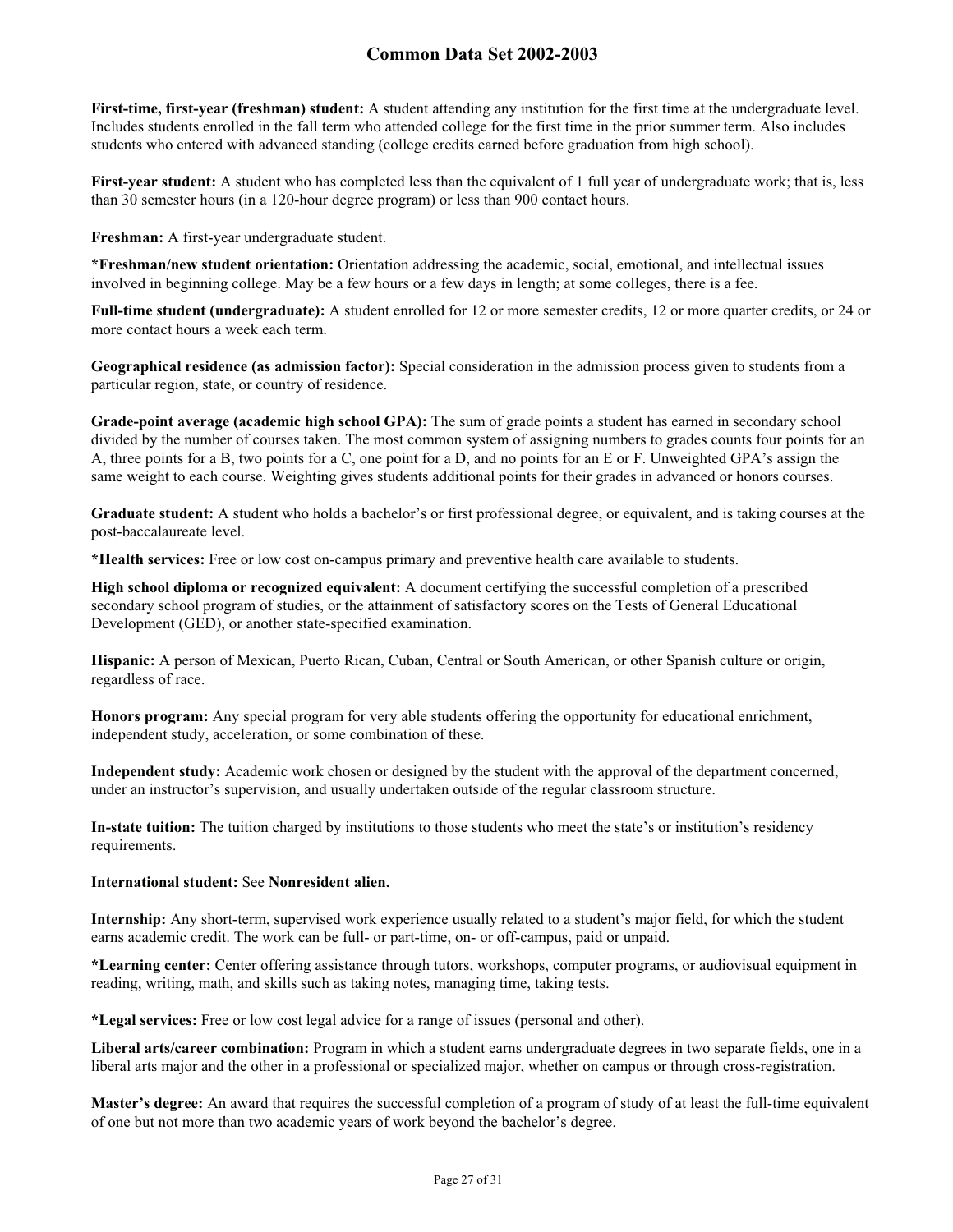**Minority affiliation (as admission factor):** Special consideration in the admission process for members of designated racial/ethnic minority groups.

**\*Minority student center:** Center with programs, activities, and/or services intended to enhance the college experience of students of color.

**Nonresident alien:** A person who is not a citizen or national of the United States and who is in this country on a visa or temporary basis and does not have the right to remain indefinitely.

**\*On-campus day care:** Licensed day care for students' children (usually age 3 and up); usually for a fee.

**Open admission:** Admission policy under which virtually all secondary school graduates or students with GED equivalency diplomas are admitted without regard to academic record, test scores, or other qualifications.

**Other expenses (costs):** Include average costs for clothing, laundry, entertainment, medical (if not a required fee), and furnishings.

**Out-of-state tuition:** The tuition charged by institutions to those students who do not meet the institution's or state's residency requirements.

**Part-time student (undergraduate):** A student enrolled for fewer than 12 credits per semester or quarter, or fewer than 24 contact hours a week each term.

**\*Personal counseling**: One-on-one or group counseling with trained professionals for students who want to explore personal, educational, or vocational issues.

**Post-baccalaureate certificate:** An award that requires completion of an organized program of study requiring 18 credit hours beyond the bachelor's; designed for persons who have completed a baccalaureate degree but do not meet the requirements of academic degrees carrying the title of master.

**Post-master's certificate:** An award that requires completion of an organized program of study of 24 credit hours beyond the master's degree but does not meet the requirements of academic degrees at the doctoral level.

**Postsecondary award, certificate, or diploma:** Includes the following three IPEDS definitions for postsecondary awards, certificates, and diplomas of varying durations and credit/contact hour requirements—

*Less Than 1 Academic Year:* Requires completion of an organized program of study at the postsecondary level (below the baccalaureate degree) in less than 1 academic year (2 semesters or 3 quarters) or in less than 900 contact hours by a student enrolled full-time.

*At Least 1 But Less Than 2 Academic Years:* Requires completion of an organized program of study at the postsecondary level (below the baccalaureate degree) in at least 1 but less than 2 full-time equivalent academic years, or designed for completion in at least 30 but less than 60 credit hours, or in at least 900 but less than 1,800 contact hours.

*At Least 2 But Less Than 4 Academic Years:* Requires completion of an organized program of study at the postsecondary level (below the baccalaureate degree) in at least 2 but less than 4 full-time equivalent academic years, or designed for completion in at least 60 but less than 120 credit hours, or in at least 1,800 but less than 3,600 contact hours.

**Private institution:** An educational institution controlled by a private individual(s) or by a nongovernmental agency, usually supported primarily by other than public funds, and operated by other than publicly elected or appointed officials.

**Private for-profit institution:** A private institution in which the individual(s) or agency in control receives compensation, other than wages, rent, or other expenses for the assumption of risk.

**Private nonprofit institution:** A private institution in which the individual(s) or agency in control receives no compensation, other than wages, rent, or other expenses for the assumption of risk. These include both independent nonprofit schools and those affiliated with a religious organization.

## **Proprietary institution:** See **Private for-profit institution.**

**Public institution:** An educational institution whose programs and activities are operated by publicly elected or appointed school officials, and which is supported primarily by public funds.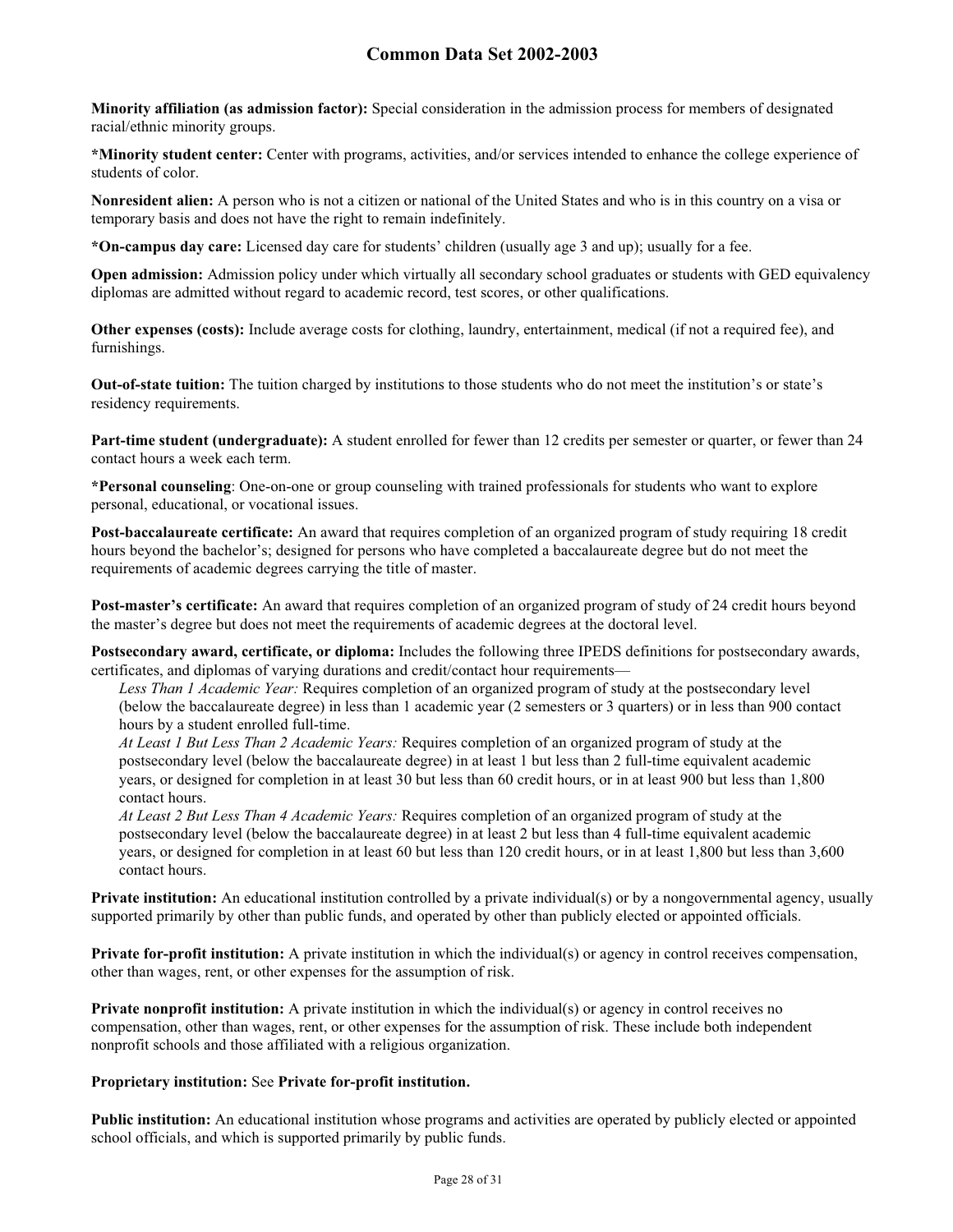**Quarter calendar system:** A calendar system in which the academic year consists of three sessions called quarters of about 12 weeks each. The range may be from 10 to 15 weeks. There may be an additional quarter in the summer.

**Race/ethnicity:** Category used to describe groups to which individuals belong, identify with, or belong in the eyes of the community. The categories do not denote scientific definitions of anthropological origins. A person may be counted in only one group.

**Race/ethnicity unknown:** Category used to classify students or employees whose race/ethnicity is not known and whom institutions are unable to place in one of the specified racial/ethnic categories.

**Religious affiliation/commitment (as admission factor):** Special consideration given in the admission process for affiliation with a certain church or faith/religion, commitment to a religious vocation, or observance of certain religious tenets/lifestyle.

**\*Religious counseling:** One-on-one or group counseling with trained professionals for students who want to explore religious problems or issues.

**\*Remedial services:** Instructional courses designed for students deficient in the general competencies necessary for a regular postsecondary curriculum and educational setting.

**Required fees:** Fixed sum charged to students for items not covered by tuition and required of such a large proportion of all students that the student who does NOT pay is the exception. Do not include application fees or optional fees such as lab fees or parking fees.

**Resident alien or other eligible non-citizen:** A person who is not a citizen or national of the United States and who has been admitted as a legal immigrant for the purpose of obtaining permanent resident alien status (and who holds either an alien registration card [Form I-551 or I-151], a Temporary Resident Card [Form I-688], or an Arrival-Departure Record [Form I-94] with a notation that conveys legal immigrant status, such as Section 207 Refugee, Section 208 Asylee, Conditional Entrant Parolee or Cuban-Haitian).

**Room and board (charges)—on campus:** Assume double occupancy in institutional housing and 19 meals per week (or maximum meal plan).

**Secondary school record (as admission factor):** Information maintained by the secondary school that may include such things as the student's high school transcript, class rank, GPA, and teacher and counselor recommendations.

**Semester calendar system:** A calendar system that consists of two semesters during the academic year with about 16 weeks for each semester of instruction. There may be an additional summer session.

**Student-designed major:** A program of study based on individual interests, designed with the assistance of an adviser.

**Study abroad:** Any arrangement by which a student completes part of the college program studying in another country. Can be at a campus abroad or through a cooperative agreement with some other U.S. college or an institution of another country.

**\*Summer session:** A summer session is shorter than a regular semester and not considered part of the academic year. It is not the third term of an institution operating on a trimester system or the fourth term of an institution operating on a quarter calendar system. The institution may have 2 or more sessions occurring in the summer months. Some schools, such as vocational and beauty schools, have year-round classes with no separate summer session.

**Talent/ability (as admission factor):** Special consideration given to students with demonstrated talent/abilities in areas of interest to the institution (e.g., sports, the arts, languages, etc.).

**Teacher certification program:** Program designed to prepare students to meet the requirements for certification as teachers in elementary, middle/junior high, and secondary schools.

**Transfer applicant:** An individual who has fulfilled the institution's requirements to be considered for admission (including payment or waiving of the application fee, if any) and who has previously attended another college or university and earned college-level credit.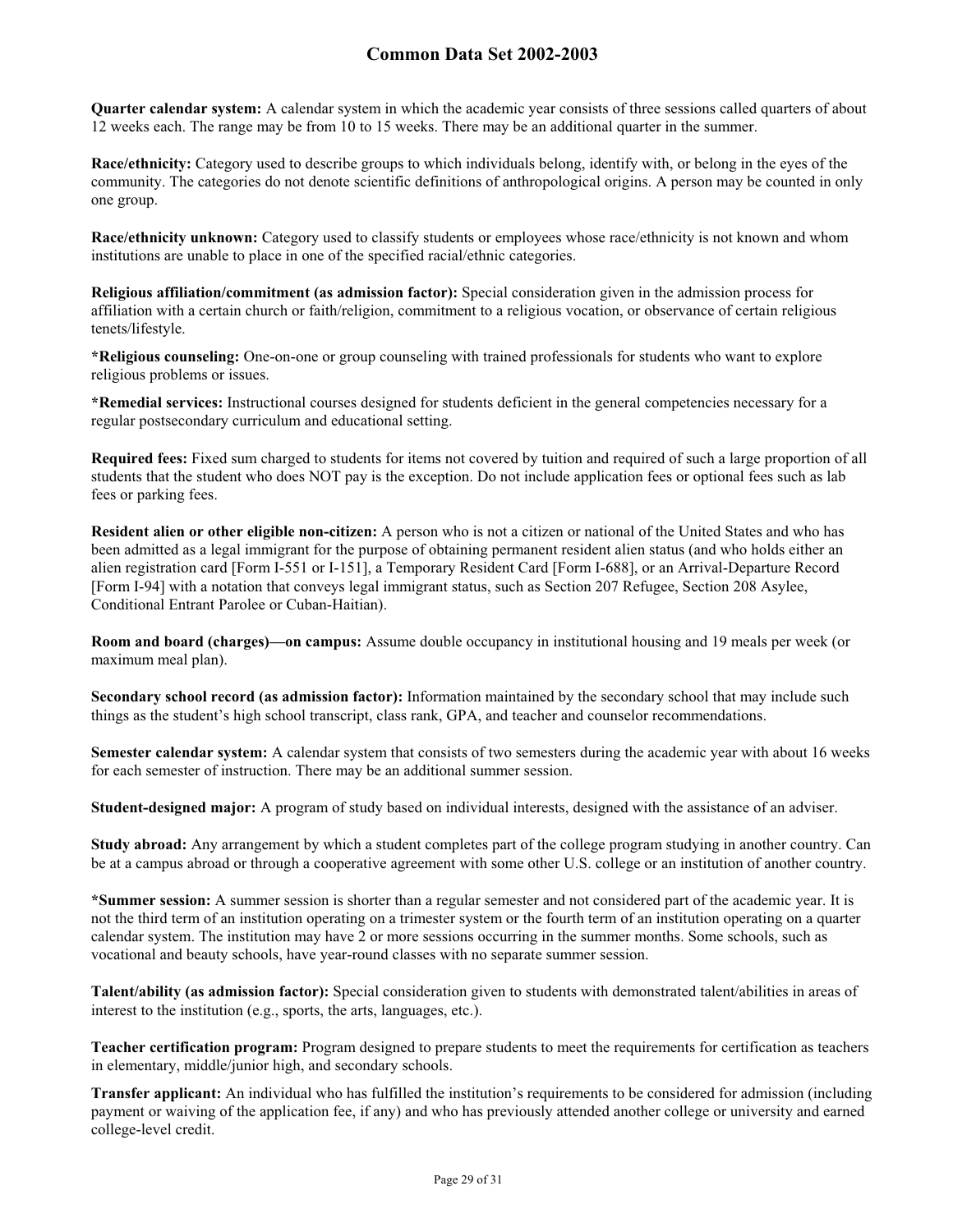**Transfer student:** A student entering the institution for the first time but known to have previously attended a postsecondary institution at the same level (e.g., undergraduate). The student may transfer with or without credit.

**Transportation (costs):** Assume two round trips to student's hometown per year for students in institutional housing or daily travel to and from your institution for commuter students.

**Trimester calendar system:** An academic year consisting of 3 terms of about 15 weeks each.

**Tuition:** Amount of money charged to students for instructional services. Tuition may be charged per term, per course, or per credit.

**\*Tutoring:** May range from one-on-one tutoring in specific subjects to tutoring in an area such as math, reading, or writing. Most tutors are college students; at some colleges, they are specially trained and certified.

**Unit:** a standard of measurement representing hours of academic instruction (e.g., semester credit, quarter credit, contact hour).

**Undergraduate:** A student enrolled in a four- or five-year bachelor's degree program, an associate degree program, or a vocational or technical program below the baccalaureate.

**\*Veteran's counseling:** Helps veterans and their dependents obtain benefits for their selected program and provides certifications to the Veteran's Administration. May also provide personal counseling on the transition from the military to a civilian life.

**\*Visually impaired:** Any person whose sight loss is not correctable and is sufficiently severe as to adversely affect educational performance.

**Volunteer work (as admission factor):** Special consideration given to students for activity done on a volunteer basis (e.g., tutoring, hospital care, working with the elderly or disabled) as a service to the community or the public in general.

Wait list: List of students who meet the admission requirements but will only be offered a place in the class if space becomes available.

**Weekend college:** A program that allows students to take a complete course of study and attend classes only on weekends.

**White, non-Hispanic:** A person having origins in any of the original peoples of Europe, North Africa, or the Middle East (except those of Hispanic origin).

**\*Women's center:** Center with programs, academic activities, and/or services intended to promote an understanding of the evolving roles of women.

**Work experience (as admission factor):** Special consideration given to students who have been employed prior to application, whether for relevance to major, demonstration of employment-related skills, or as explanation of student's academic and extracurricular record.